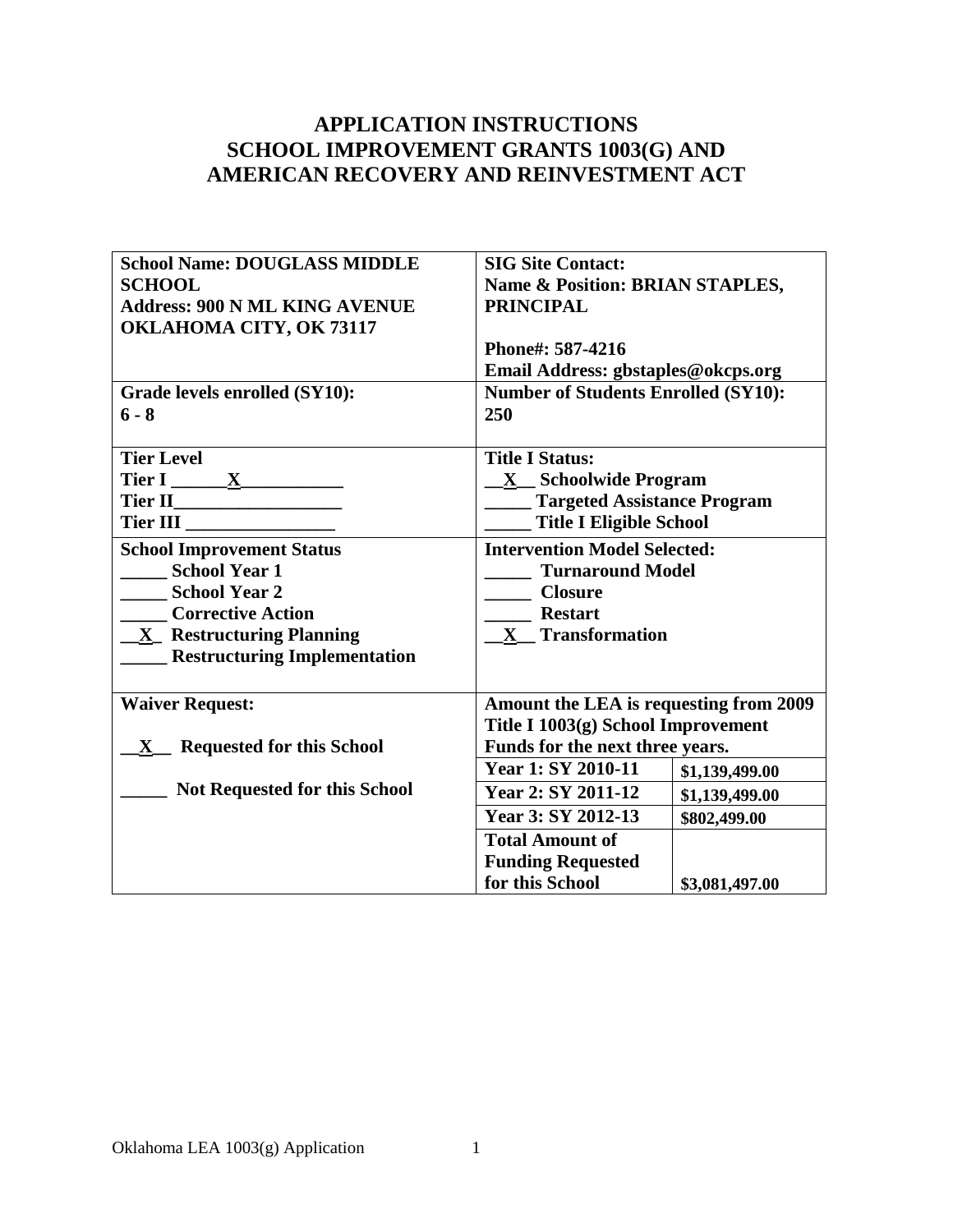#### **SCHOOL NEEDS ASSESSMENT**

Douglass Middle School leadership held several meetings with all of the appropriate stakeholders including school personnel, district personnel, parents, American Federation Teacher (AFT) representatives, and community members. The leadership at Douglass Middle School held a town hall meeting to communicate information regarding the transformation model and its implications on the school and community. School personnel, district personnel, parents, AFT representatives, and community members were present. AFT representatives met with teachers in April 2010 to outline the options under the transformation model. On several separate occasions the district leadership representatives met with Douglass Middle School site leadership and staff to discuss the needs of the site and the requirements of the transformation model. The process utilized to collect, analyze and report data included a review of state and national test data, demographic data, perception data and survey data. Data was most relevant to increasing the capacity of teachers to provide high quality instruction and improve student achievement.

#### **DATA SOURCES**

| <b>Student Achievement Data</b>    | <b>Perception Data</b>                           | <b>Demographic Data</b>                |
|------------------------------------|--------------------------------------------------|----------------------------------------|
| (OCCT, Benchmarks, District        | (Staff/Student/Parent Surveys, Self Assessments, | (Attendance, Truancy, Ethnicity,       |
| <b>Assessments, Report Cards</b> ) | <b>Meeting Minutes</b> )                         | <b>Low-Income, Special Education</b> ) |
| <b>OCCT</b>                        | Ways to Improve School Effectiveness             | Attendance                             |
|                                    | (WISE) Assessment                                |                                        |
| <b>EXPLORE</b>                     | Organizational Health Inventory (OHI)            | Social-Economic Status                 |
|                                    | <b>Results</b>                                   |                                        |
| <b>District Benchmarks</b>         | Marzano The Art and Science of                   | Special Education Participation        |
|                                    | <b>Teaching Assessment Report</b>                |                                        |
| Report Card (attached)             | Marzano Building Academic Vocabulary             | Ethnicity                              |
| End-of-Year (EOI)                  | <b>ACT</b> – Student Readiness Inventory         | Truancy                                |
| Assessment                         |                                                  |                                        |
| Drop Out Rate                      | Douglass Observational Protocol                  |                                        |
| <b>Student Participation Rate</b>  | National Staff Development Council               |                                        |
|                                    | (NSDC) Standards Assessment Inventory            |                                        |
|                                    | (SAI) – Professional Development Needs           |                                        |
|                                    | Assessment                                       |                                        |

#### **STAKEHOLDERS**

| <b>Name</b>                     | <b>Title</b>         | <b>Stakeholder Group</b>  |
|---------------------------------|----------------------|---------------------------|
| Douglass Leadership and Staff   | Leadership and Staff | Leadership and Staff      |
| Parent Groups                   | Leader               | Parents                   |
| Parent meeting participants     | Parents              | Parents/Community         |
| <b>Community Partners</b>       | Leader               | <b>Community Partner</b>  |
| American Federation of Teachers | Representatives      | Teacher's Union           |
| District Leadership             | <b>OKCPS</b> Staff   | District Leadership       |
| <b>External Evaluator</b>       | Leader and Staff     | <b>External Evaluator</b> |

Oklahoma LEA 1003(g) Application 2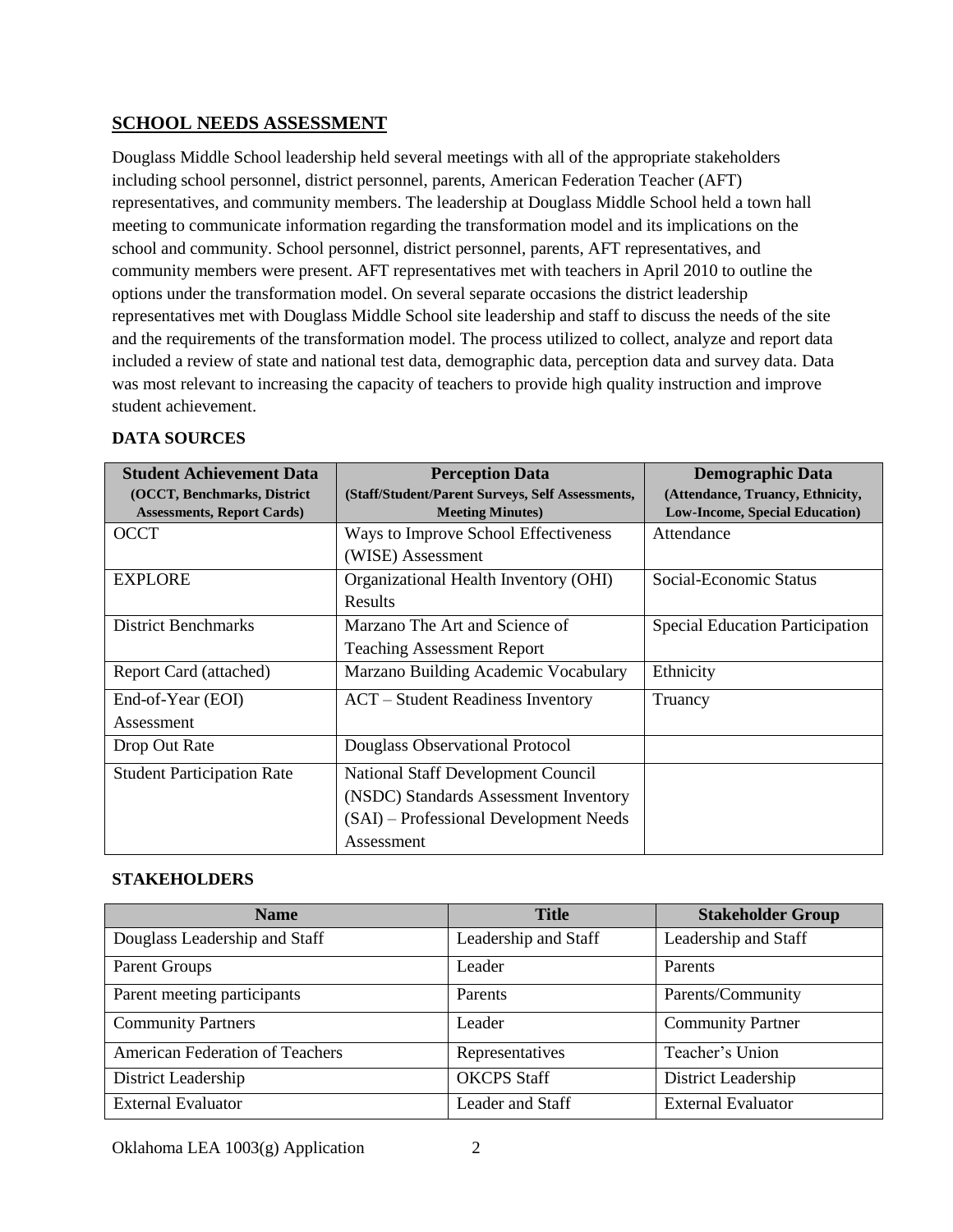The Oklahoma City Public Schools (OKCPS) Planning, Research and Evaluation (PRE) Department has a comprehensive formative and summative data system in place that provides accurate and timely data. Douglass Middle School utilized the WISE planning and coaching tool to conduct a needs assessment. Administrators, teachers, parents, community members and external evaluators participated in the needs assessment. Data from the comprehensive needs assessment supports the selection of the transformation model as the most appropriate intervention model for Douglass Middle School. The collection and review of the data supports the results identified on the WISE Needs Assessment. The WISE indicator report is attached to this application. The School Improvement Grant (SIG) funding will support identified areas of need. The focus for Douglass Middle School is to address all indicators, but particularly those indicators under the section titled Professional Learning Environment by providing high-quality professional development to staff members. Providing high-quality professional development to staff members will assist Douglass Middle School in meeting the SMART goals established in this application and success in implementing the transformation model. The Principal and School Leadership Team will have primary responsibility for leading the implementation of the strategies identified for transformation implementation.

| Areas to be considered as part of the      | Summary of analysis of each of the areas considered as                                                                 |
|--------------------------------------------|------------------------------------------------------------------------------------------------------------------------|
| comprehensive needs assessment.            | part of the comprehensive needs assessment.                                                                            |
| <b>School Profile:</b>                     | Attendance Data - 96.1 %                                                                                               |
| Includes student and staff data.           | Ethnicity - 91% African American                                                                                       |
|                                            | Socio-Economic Status - 98%                                                                                            |
|                                            | Free and Reduced Lunch                                                                                                 |
| <b>Curriculum:</b>                         | Focus Walk (instructional rounds) Data indicates a significant                                                         |
| Includes academic expectations,            | implementation gap between the delivery of professional                                                                |
| alignment to PASS, and the process to      | development and classroom implementation of instructional                                                              |
| monitor, evaluate and review               | strategies. Focus walks included learning goals, word walls,                                                           |
| curriculum.                                | Million Word Campaign, and additional instructional strategies.                                                        |
| <b>Classroom Evaluation/Assessment:</b>    | District Benchmark data correlates strongly to CRT data and                                                            |
| Includes classroom assessments,            | indicates that reading achievement is the identified need for the                                                      |
| alignment to PASS, and use of              | site. Marzano learning goals and scoring scales will be                                                                |
| assessment data.                           | developed and aligned with PASS and the college readiness                                                              |
|                                            | standards. Student grades are evaluated daily in order to place                                                        |
|                                            | the students in the appropriate intervention program.                                                                  |
| <b>Instruction:</b>                        | Focus Walk (instructional rounds) Data indicates a significant                                                         |
| Includes the varied strategies used in the | implementation gap between the delivery of professional                                                                |
| classroom, integration of technology,      | development and classroom implementation of instructional                                                              |
| and teacher collaboration.                 | strategies. Focus walks included learning goals, word walls,                                                           |
|                                            | Million Word Campaign, and instructional strategies.                                                                   |
| <b>School Culture:</b>                     | OHI Data – Highest Dimension – Goal Focus – 71st percentile;                                                           |
| Includes learning environment, leader      | Resource Utilization $-59th$ percentile; Communication                                                                 |
| and teacher beliefs, and value of equity   | $A$ dequacy – 48 <sup>th</sup> percentile-Lowest Dimensions – Autonomy –                                               |
| and diversity.                             | $24th$ percentile; Adaptation – 41 <sup>st</sup> percentile; Innovativeness –                                          |
|                                            | $41st$ percentile                                                                                                      |
|                                            | SRI Data – Highest Scale – Commitment to School – 55;                                                                  |
|                                            | Optimism - 51; Family Attitude Toward Education - 47 -<br>Lowest Scale - School Safety Climate - 23; Managing Feelings |
|                                            | $-41$ ; Orderly Conduct - 42                                                                                           |
|                                            |                                                                                                                        |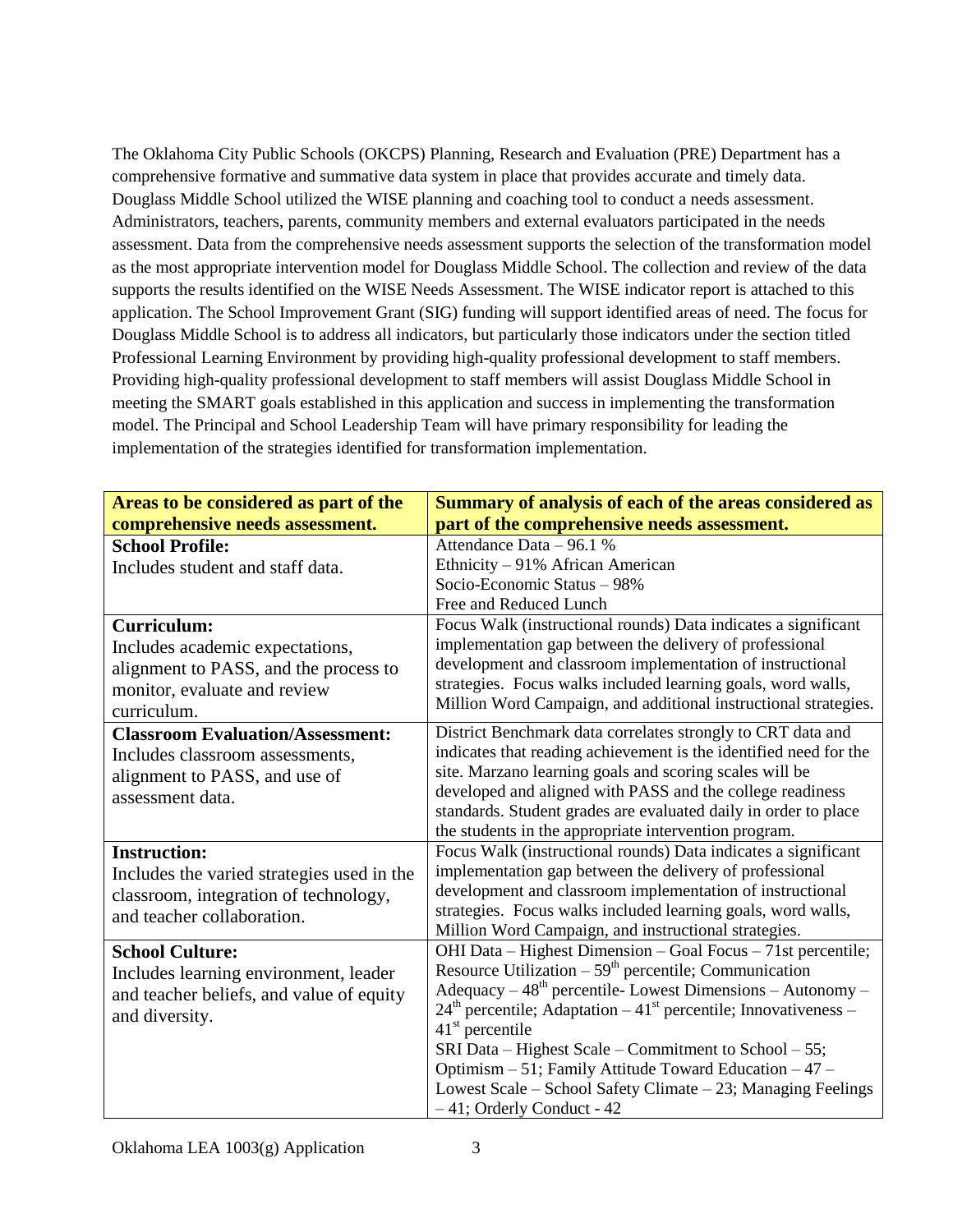| <b>Student, Family, and Community</b>                                                                                                                                        | NSDC SAI data indicates a need for professional development                                                                                                                                                                                                                                                                                                                                                                                                                                                                                                                                                                                                                                                                                                                                                                                                                                                                                                                                      |
|------------------------------------------------------------------------------------------------------------------------------------------------------------------------------|--------------------------------------------------------------------------------------------------------------------------------------------------------------------------------------------------------------------------------------------------------------------------------------------------------------------------------------------------------------------------------------------------------------------------------------------------------------------------------------------------------------------------------------------------------------------------------------------------------------------------------------------------------------------------------------------------------------------------------------------------------------------------------------------------------------------------------------------------------------------------------------------------------------------------------------------------------------------------------------------------|
| Support:                                                                                                                                                                     | regarding Family Involvement strategies that will assist                                                                                                                                                                                                                                                                                                                                                                                                                                                                                                                                                                                                                                                                                                                                                                                                                                                                                                                                         |
| Includes communication methods and                                                                                                                                           | teachers and administrators in helping parents understand how                                                                                                                                                                                                                                                                                                                                                                                                                                                                                                                                                                                                                                                                                                                                                                                                                                                                                                                                    |
| including parents as partners.                                                                                                                                               | to support their children's education at home                                                                                                                                                                                                                                                                                                                                                                                                                                                                                                                                                                                                                                                                                                                                                                                                                                                                                                                                                    |
| <b>Professional Growth, Development,</b>                                                                                                                                     | Focus Walk (instructional rounds) Data indicates a significant                                                                                                                                                                                                                                                                                                                                                                                                                                                                                                                                                                                                                                                                                                                                                                                                                                                                                                                                   |
| and Evaluation:                                                                                                                                                              | implementation gap between the delivery of professional                                                                                                                                                                                                                                                                                                                                                                                                                                                                                                                                                                                                                                                                                                                                                                                                                                                                                                                                          |
| Includes professional development plan,<br>capacity building, and evaluation<br>process.                                                                                     | development and classroom implementation of instructional<br>strategies. Focus walks included learning goals, word walls,<br>Million Word Campaign, and other instructional strategies.<br>Implementation Assessment – The Art and Science of Teaching<br>- assessment of declarative knowledge indicates 7 teachers<br>scored 2.5-3.0, 35 teachers scored $1.5 - 2.0$ and 17 teaches<br>scored $0.5 - 1.0$ indicating a significant gap between the<br>delivery of professional development and implementation of<br>instructional strategies by classroom teachers<br>Implementation Assessment - Academic Vocabulary<br>assessment of declarative knowledge indicates 59% of teachers<br>can demonstrate knowledge and understanding of the 6-step<br>process; 53% of teachers demonstrate knowledge and<br>implementation of steps 1-3; 39% of teachers demonstrate<br>knowledge and implementation of step 4, 32% of teachers<br>demonstrate knowledge and implementation of step 5 and 50% |
|                                                                                                                                                                              | of teachers demonstrate knowledge and implementation of step<br>6. Analysis of this data indicates a significant gap between the<br>delivery of professional development and implementation of<br>the six-step building academic vocabulary by classroom<br>teachers. Data from the National Staff Development Council<br>Staff Survey indicates Family Involvement strategies and<br>strategies to support high-level implementation of professional<br>learning communities are essential components of the<br>professional development plan.                                                                                                                                                                                                                                                                                                                                                                                                                                                  |
| Leadership:<br>Includes process for decision making,<br>policies and procedures, and the shared<br>vision.                                                                   | OHI Data – Highest Dimension – Goal Focus – 71st percentile;<br>Resource Utilization - 59th percentile; Communication<br>Adequacy $-48th$ percentile-Lowest Dimensions $-$ Autonomy $-$<br>$24th$ percentile; Adaptation $-41st$ percentile; Innovativeness –                                                                                                                                                                                                                                                                                                                                                                                                                                                                                                                                                                                                                                                                                                                                    |
|                                                                                                                                                                              | 41 <sup>st</sup> percentile                                                                                                                                                                                                                                                                                                                                                                                                                                                                                                                                                                                                                                                                                                                                                                                                                                                                                                                                                                      |
| <b>Organizational Structure and</b><br><b>Resources:</b><br>Includes use of resources, master<br>schedule, staffing, and teaming.                                            | OHI Data – Highest Dimension – Goal Focus – 71st percentile;<br>Resource Utilization - 59th percentile; Communication<br>Adequacy $-48th$ percentile-Lowest Dimensions $-$ Autonomy $-$<br>$24th$ percentile; Adaptation – 41 <sup>st</sup> percentile; Innovativeness –<br>$41st$ percentile                                                                                                                                                                                                                                                                                                                                                                                                                                                                                                                                                                                                                                                                                                    |
| <b>Comprehensive and Effective</b><br><b>Planning:</b><br>Includes the process for collaboration,<br>use of data, development of school<br>goals, and continuous evaluation. | Grade level teams and subject level teams focus on the analysis<br>of student achievement and the development of instructional<br>units. The School Leadership Team focuses on all aspects of<br>data analysis and development of school goals and strategies.<br>The Faculty Advisory Committee focuses on operational and<br>budget issues to support high student achievement.                                                                                                                                                                                                                                                                                                                                                                                                                                                                                                                                                                                                                |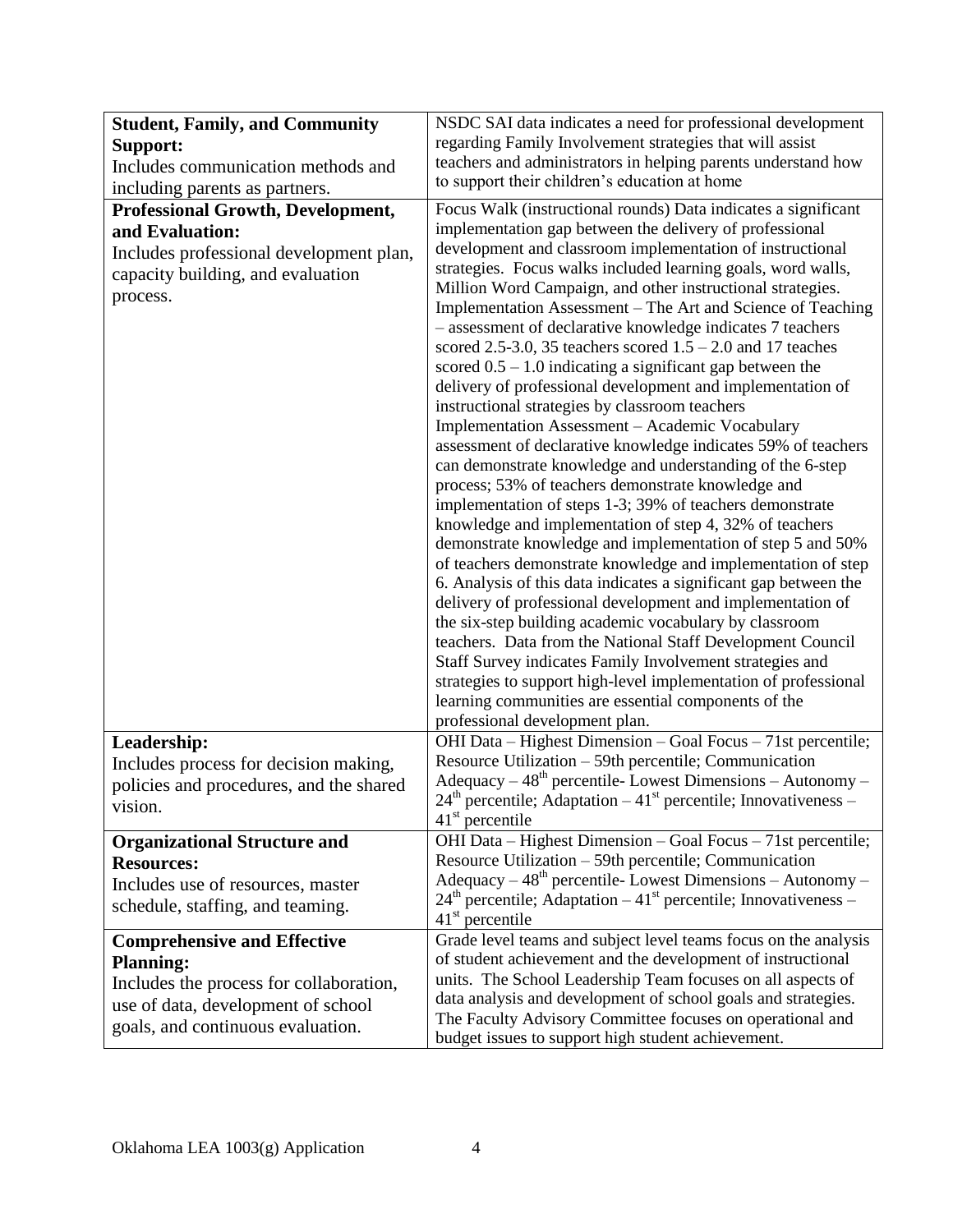## **SCHOOL IDENTIFICATION OF INTERVENTION MODEL**

|                                         | <b>NCES</b> |                        | E<br>Е | <b>INTERVENTION MODEL</b> |            |         |                   |                |
|-----------------------------------------|-------------|------------------------|--------|---------------------------|------------|---------|-------------------|----------------|
| <b>SCHOOL NAME</b>                      | ID#         | $\blacksquare$<br>TIER | TIER   | TIER                      | Turnaround | Restart | Closure<br>School | Transformation |
| <b>DOUGLASS MIDDLE</b><br><b>SCHOOL</b> |             |                        |        |                           |            |         |                   |                |

Douglass Middle School leadership held several meetings with all of the appropriate stakeholders including school personnel, district personnel, parents, AFT representatives, and community members. The leadership at Douglass Middle School held a town hall meeting to communicate information regarding the transformation model and its implications on the school and community. School personnel, district personnel, parents, AFT representatives, and community members were present. AFT representatives met with teachers in April 2010 to outline the options under the transformation model. On several separate occasions the district leadership representatives met with Douglass Middle School site leadership and staff to discuss the needs of the site and the requirements of the transformation model. The process utilized to collect, analyze and report data included a review of state and national test data, demographic data, perception data and survey data. Data was most relevant to increasing the capacity of teachers to provide high quality instruction and improve student achievement.

Dr. Brian Staples was assigned to Douglass Middle/High School on February 11, 2008. Douglass began implementing several transformation initiatives during the 2008-2009 school year and expanded transformation initiative during the 2009-10 school year. Douglass Middle School made AYP in 2009. The State Department of Education (SDE) granted permission to retain the principal in his current position. Dr. Staples will be evaluated annually by the Superintendent or the Superintendent's designee with the option of non-renewal of employment contract based on established performance targets.

A Memorandum of Understanding (MOU) between OKCPS and the AFT will be developed to address the collective bargaining modifications necessary for implementation of the transformation model. The MOU will include provisions concerning teacher evaluation, teacher contract time, performance pay and other areas covered by the Collective Bargaining Agreement. Pending approval of the application the MOU will be presented to the BOE.

OKCPS will provide flexibility in hiring practices at the site level. Staff will not be assigned to Douglass Middle School without consent of the Principal. Douglass Middle School will use a structured-interview process as a component of new staff selection. Current staff will be provided with an opportunity to transfer to other OKCPS sites if they are unwilling or unable to meet the employment conditions of the School Improvement grant. Staff allocation will be revised to reflect the needs of students and programs and adjustments will be made in the specific subject categories of allocated staff (e.g. a 1.0 FTE elective teacher position may be converted to a 1.0 FTE Math teacher position). A teacher and principal evaluation system will be developed by Marzano Research Laboratory with input from Douglass teachers, OKCPS

Oklahoma LEA 1003(g) Application 5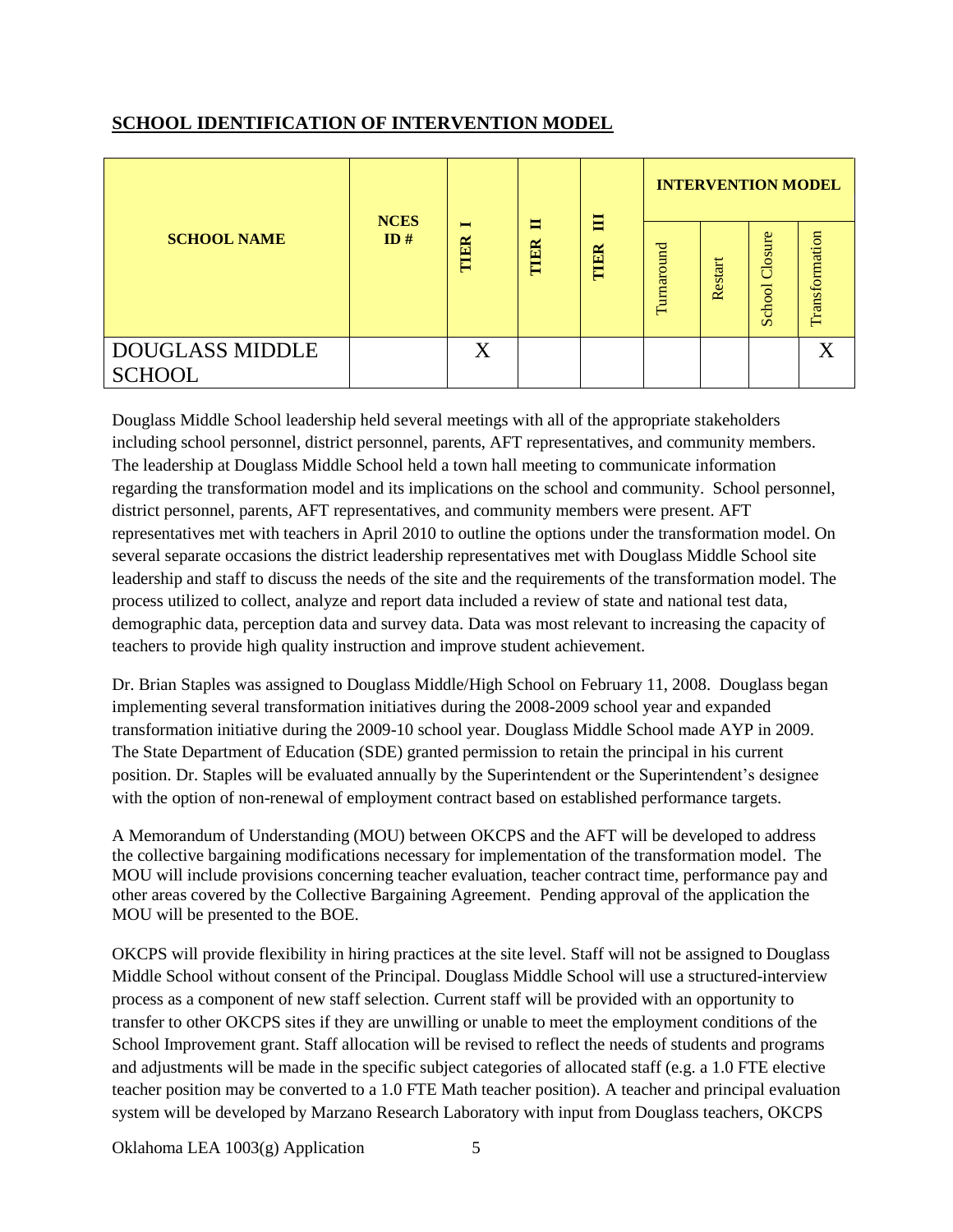staff and AFT staff. Components of the evaluation system will include the use of the Douglass observational protocol, strong linkage to student achievement data, early identification of teachers who are not meeting performance standards, coaching provided by AFT teacher consultants, and expedited dismissals for teachers who continue to fail to meet performance standards.

Reading and Math teachers (and Special Education teachers) will receive \$50.00 for each Full Academic Year (FAY) student who earns proficient or advanced on the respective mathematics or reading CRT. Each certified staff member will receive \$3000.00 if the annual reading SMART goal is met and \$3000.00 if the annual math SMART goal is met. FAY certified staff members who meet the 98% staff attendance target will receive a \$3000.00 stipend. The performance incentive is to be determined based upon the requirements, response, and review from the United States Department of Education. It is also contingent upon the OKCPS Board of Education approval of the Memorandum of Understanding with the American Federation of Teachers.

Douglass Middle School will continue to schedule a minimum of ninety (90) minutes of protected collaboration time. Collaboration time will be monitored by lead teachers and building administrators to assure effective use of time and to focus collaboration time on activities that support high students achievement.

Douglass Middle School will add thirty (30) minutes of additional instructional time to each school day and implement a continuous learning calendar that will reduce the summer break and include eighteen (18) additional days of instruction. A copy of the continuous learning calendar is attached.

Eight (8) days of professional development will be added to the calendar prior to the start of school. Two (2) to five (5) days of professional development will be added at the end of the school year. A new teacher induction program will be implemented to assure that any teacher who is employed after the start of school will receive intensive professional development in the transformational model initiatives.

The school will implement a flexible class schedule that will be determined by the specific course requirements and Tier level. Tier I & Tier II courses will be ninety (90) minutes on an  $A/B$  block schedule. Tier III courses will be a ninety (90) minute block each day. Specific elective courses will be forty-five (45) minutes each day.

The transformation model was selected as the most appropriate intervention model for Douglass Middle School based on a comprehensive needs assessment and a review of the current level of implementation of job-embedded professional development initiatives in The Art and Science of Teaching, academic vocabulary and student engagement strategies. Significant gains in student achievement have occurred in 2007-08 and 2008-09 resulting from increased teacher capacity to deliver high quality instruction. Data from the comprehensive needs assessment supports the use of the transformation model as the most appropriate model for significantly improving student achievement at Douglass Middle School.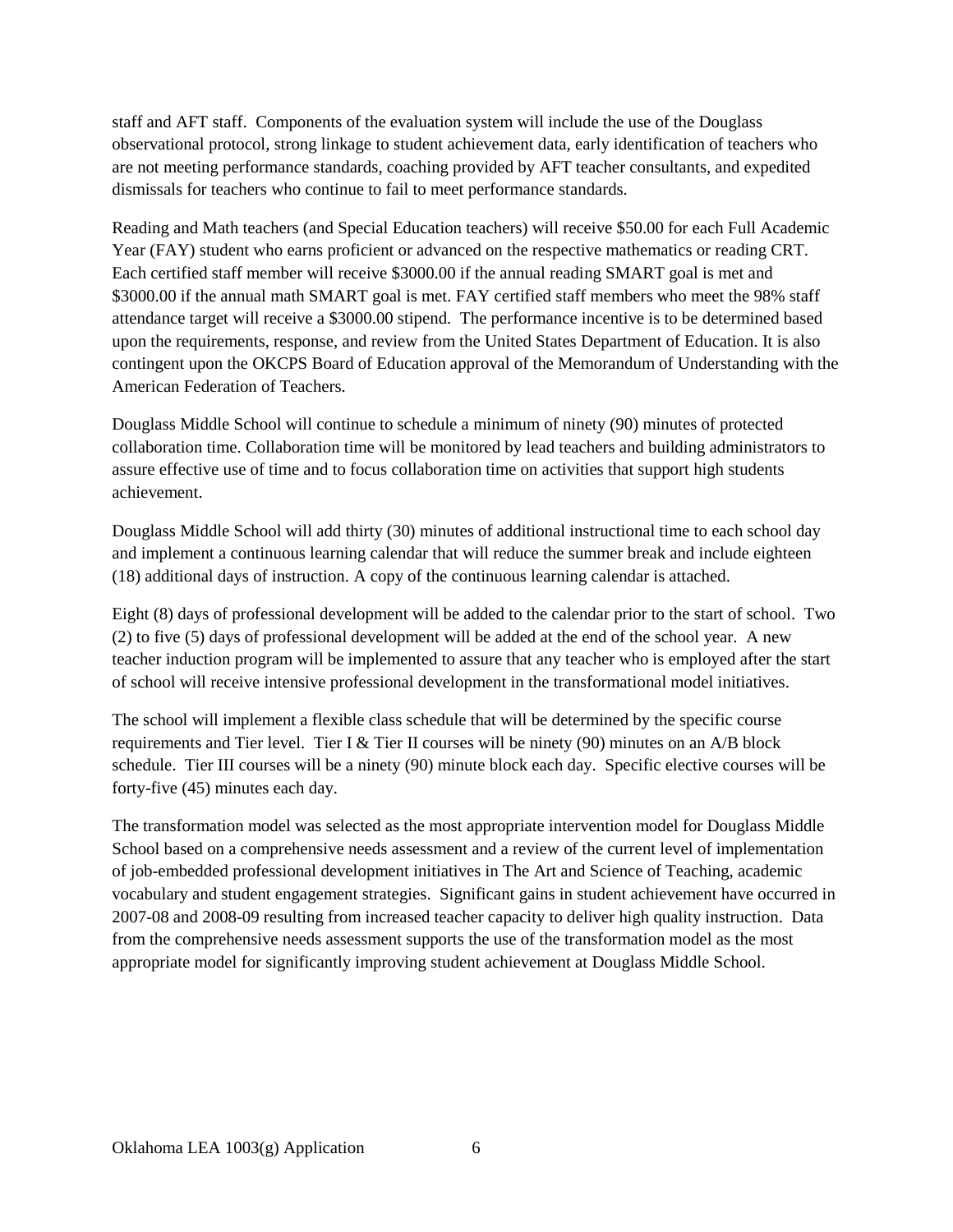### **SCHOOL SMART GOALS**

#### **SMART Reading/Language Arts Goals**

- Goal for 2010-2011: The API reading score for students in the All Students subgroup will increase from 480 to the identified state performance benchmark of 820 in the 2011-2012 school year. The 2010-11 goal will be revised based on Spring 2010 API reading scores.
- Goal for 2011-2012: The API reading score for students in the All Students subgroup will increase from 820 to the identified state performance benchmark of 1160 in the 2011-2012 school year.
- Goal for 2012-2013: The API reading score for students in the All Students subgroup will increase from 1160 to the identified state performance benchmark of 1500 in the 2012-2013 school year.

Rationale: Douglass Middle School has a 2009 Reading API score of 480. The difference between 1500 and 480 is 1020. In order to assure that all Douglass students score proficient or advanced on the Reading CRT by 2013, the Reading API must increase by 340 points for each of the three years of the School Improvement grant. API data is from 2009 Oklahoma School Baseline API Report dated 4/12/2010 and reflects the adjusted API based on the Oklahoma State Department of Education (SDE)'s revised Spring 2009 academic achievement standards. Scores from Full Academic Year (FAY) students only will be utilized to determine API score.

#### **SMART Mathematics Goals**

- Goal for 2010-2011: The API mathematics score for students in the All Students subgroup will increase from 603 to the identified state performance benchmark of 902 in the 2011-2012 school year. The 2010-11 goal will be revised based on Spring 2010 API math scores.
- Goal for 2011-2012: The API mathematics score for students in the All Students subgroup will increase from 902 to the identified state performance benchmark of 1201 in the 2011-2012 school year.
- Goal for 2012-2013: The API mathematics score for students in the All Students subgroup will increase from 1201 to the identified state performance benchmark of 1500 in the 2012- 2013 school year.

Rationale: Douglass Middle School has a 2009 Math API score of 603. The difference between 1500 and 603 is 897. In order to assure that all Douglass students score proficient or advanced on the Math CRT by 2013, the Math API must increase by 299 points for each of the three years of the School Improvement grant. API data is from 2009 Oklahoma School Baseline API Report dated 4/12/2010 and reflects the adjusted API based on the SDE's revised Spring 2009 academic achievement standards. Scores from FAY students only will be utilized to determine API score.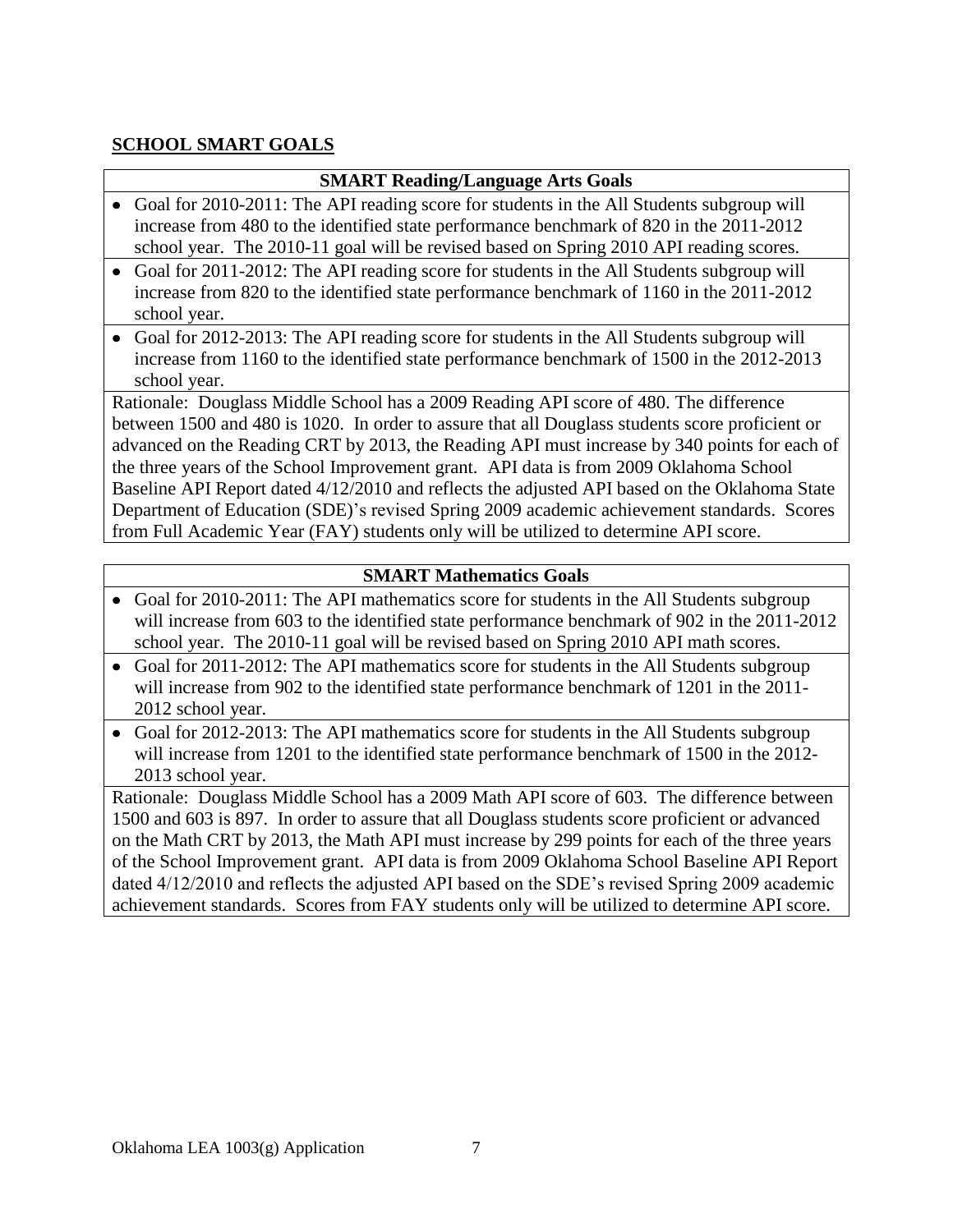## **SCHOOL INTEGRATION OF SERVICES**

| <b>Resource</b>                         | Alignment with 1003(g)                                                                                                                                                                                                                                                                                                                                                                                                                                                                                                                                             |
|-----------------------------------------|--------------------------------------------------------------------------------------------------------------------------------------------------------------------------------------------------------------------------------------------------------------------------------------------------------------------------------------------------------------------------------------------------------------------------------------------------------------------------------------------------------------------------------------------------------------------|
| Title I, Part A                         | Contracted services with Robert Marzano to provide<br>$\bullet$<br>professional development (see section 4 of the<br>action plan)<br>Marzano Research Laboratory Evaluation System<br>$\bullet$<br>(see section 4 of the action plan)<br><b>ACT</b> – <b>America's Choice</b> for Instruction and<br>$\bullet$<br>Professional Development (see section 4 of the action<br>plan)                                                                                                                                                                                   |
| Title II, Part A                        | Salary for Instructional Facilitators to provide<br>$\bullet$<br>ongoing professional development and coaching (see<br>section 4 of the action plan)<br>Ongoing New Teacher Orientation (see section 5 of<br>٠<br>the action plan)                                                                                                                                                                                                                                                                                                                                 |
| Title III, Part A                       | Sheltered Instruction and Observation Protocol<br>$\bullet$<br>(SIOP) (see section 4 of the action plan)                                                                                                                                                                                                                                                                                                                                                                                                                                                           |
| <b>General Fund</b>                     | Salary for Principal to lead the school during the<br>$\bullet$<br>implementation of the transformation model (see<br>section 1 of the action plan)<br>Zeros Aren't Permitted (ZAP) intervention<br>$\bullet$<br>technique (see section 6 of the action plan)<br>Voyager Math and Literacy Curriculum (see section<br>$\bullet$<br>6 of the action plan)<br>Comprehensive formative and summative data<br>$\bullet$<br>system (see section 7 of the action plan)<br>Continuous learning calendar implementation (see<br>$\bullet$<br>section 8 of the action plan) |
| Local, community, and business partners | The Foundation for OKCPS (see section 9 of the<br>$\bullet$<br>action plan)<br>Parental Information Resource Centers (see section 9<br>٠<br>of the action plan)<br>Parent Teacher Association (see section 9 of the<br>$\bullet$<br>action plan)<br>BLAC, Inc. (see section 4 of the action plan)<br>Public Strategies (see section 9 of the action plan)<br>$\bullet$                                                                                                                                                                                             |

## **WAIVERS**

 Waive section 421(b) of the General Education Provisions Act (20 U.S.C. § 1225(b)) to extend the period of availability of school improvement funds for the SEA and all of its LEAs to September 30, 2014.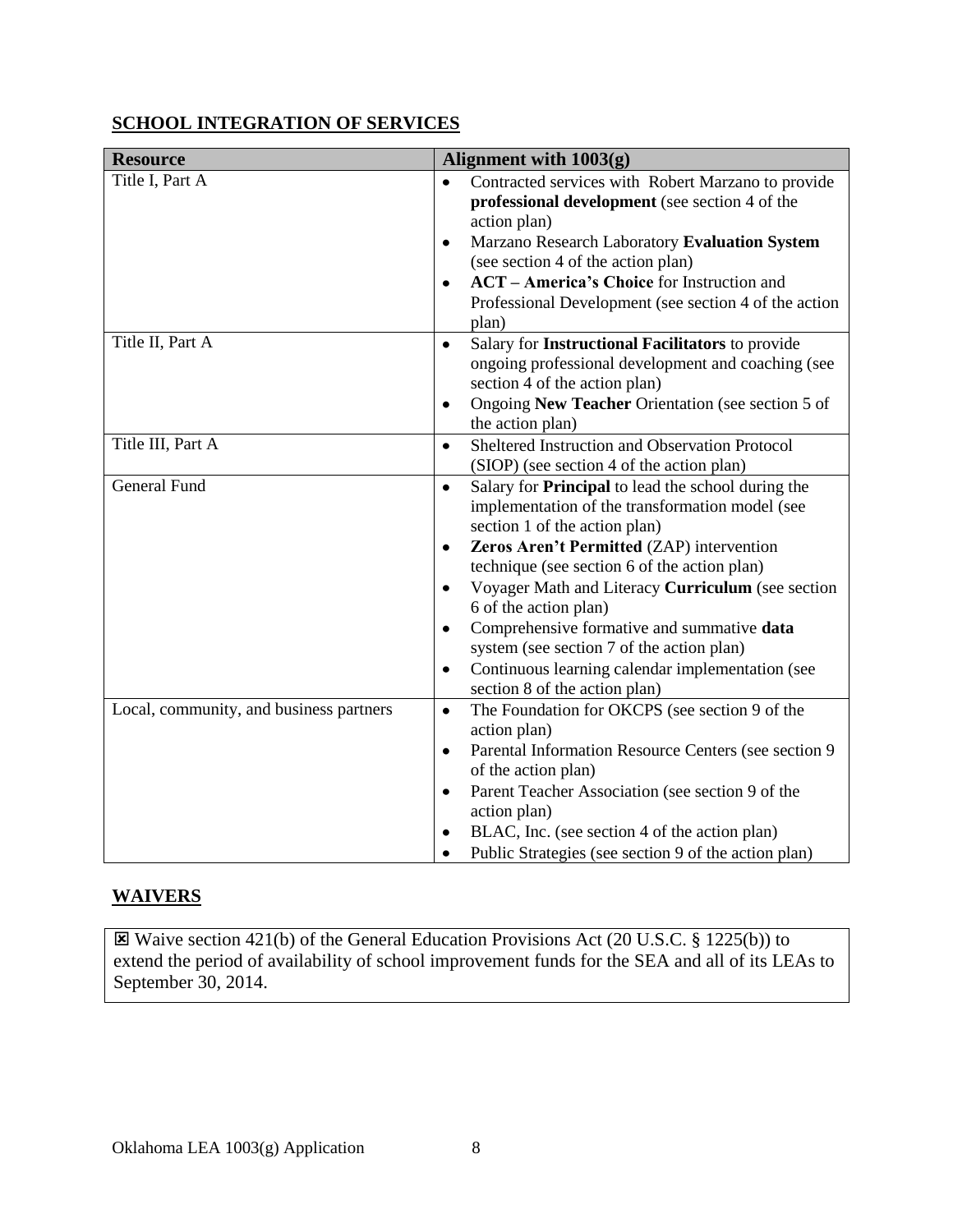# **SCHOOL MODIFICATION OF POLICIES AND PROCEDURES**

A Memorandum of Understanding (MOU) between OKCPS and AFT will be developed to address the collective bargaining modifications necessary for implementation of the transformation model. The MOU will include provisions concerning teacher evaluation, teacher contract time, performance pay and other areas covered by the Collective Bargaining Agreement. Pending approval of the application the MOU will be presented to the BOE.

OKCPS will provide flexibility in hiring practices at the site level. Staff will not be assigned to Douglass without consent of the Principal. Douglass Middle School will use a structured-interview process as a component of new staff selection. Current staff will be provided with an opportunity to transfer to other OKCPS sites if they are unwilling or unable to meet the employment conditions of the School Improvement grant. Staff allocation will be revised to reflect the needs of students and programs and adjustments will be made in the specific subject categories of allocated staff (e.g. a 1.0 FTE elective teacher position may be converted to a 1.0 FTE Math teacher position). A teacher and principal evaluation system will be developed by Marzano Research Laboratory with input from Douglass teachers, OKCPS staff and AFT staff. Components of the evaluation system will include the use of the Douglass observational protocol, strong linkage to student achievement data, early identification of teachers who are not meeting performance standards, coaching provided by AFT teacher consultants, and expedited dismissals for teachers who continue to fail to meet performance standards.

Reading and mathematics teachers (and Special Education teachers) will receive \$50.00 for each FAY student who earns proficient or advanced on the respective mathematics or reading CRT. Each certified staff member will receive \$3000.00 if the annual reading SMART goal is met and \$3000.00 if the annual math SMART goal is met. FAY certified staff members who meet the 98% staff attendance target will receive a \$3000.00 stipend. The performance incentive is to be determined based upon the requirements, response, and review from the United States Department of Education. It is also contingent upon the Oklahoma City Board of Education approval of the Memorandum of Understanding with the American Federation of Teachers.

Douglass Middle School will continue to schedule a minimum of ninety (90) minutes of protected collaboration time. Collaboration time will be monitored by lead teachers and building administrators to assure effective use of time and to focus collaboration time on activities that support high students achievement.

Douglass Middle School will add thirty (30) minutes of additional instructional time to each school day and implement a continuous learning calendar that will reduce the summer break and include eighteen (18) additional days of instruction. A copy of the calendar is attached.

Eight (8) days of professional development will be added to the calendar prior to the start of school. Two (2) to five (5) days of professional development will be added at the end of the school year. A new teacher induction program will be implemented to assure that any teacher who is employed after the start of school will receive intensive professional development in the transformational model initiatives. The school will implement a flexible class schedule that will be determined by the specific course requirements and Tier level. Tier I & Tier II courses will be ninety (90) minutes on an  $A/B$  block schedule. Tier III courses will be a ninety (90) minute block each day. Specific elective courses will be forty-five (45) minutes each day.

Modification of the Student Code of Conduct will occur to maximize instructional time and minimize out-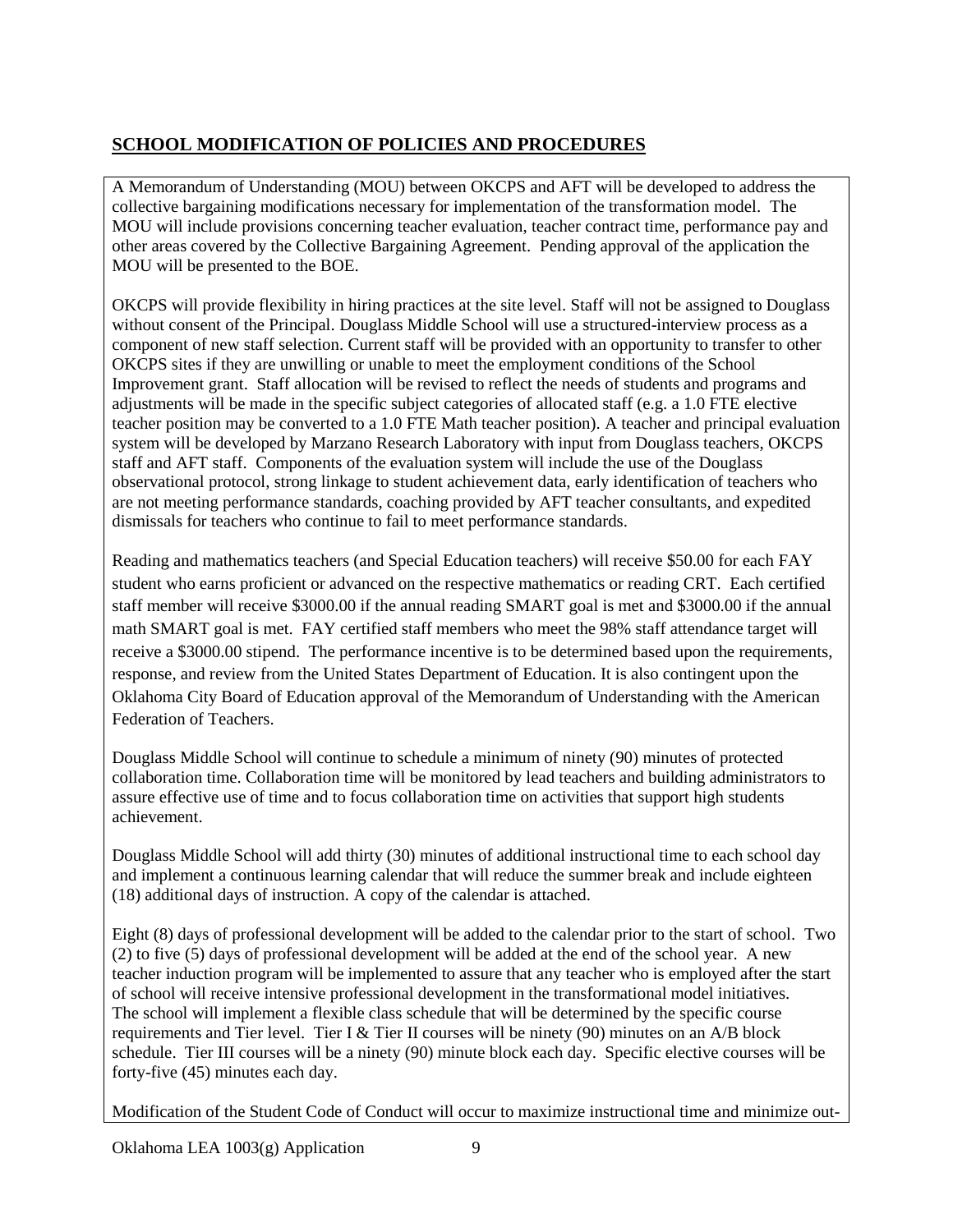of-school suspensions at Douglass Middle School. The Student Code of Conduct mandates out-of-school suspension for specific disciplinary issues. Each event will be reviewed to determine if the student can be best served through a combination of out-of-school and in-school intervention. An intensive in-school suspension program utilizing Tier III curriculum will be utilized.

**NOTE: This will be finalized upon final response from USDE related to definition of equitable performance pay across the district for the different reform models. It is also contingent upon the Oklahoma City Board of Education approval of the Memorandum of Understanding with the American Federation of Teachers.**

## **SCHOOL SUSTAINABILITY EFFORTS**

Representatives from each stakeholder group participated in the needs assessment and development of the school improvement grant application. The School Leadership Team includes members from each stakeholder group and will be tasked with the responsibility of assuring the effective implementation of the transformation intervention model developed for Douglass Middle School. The WISE online planning and coaching tools will be utilized throughout the three-year implementation of the transformation intervention model to modify the School Improvement Grant (SIG) when appropriate and to report the progress of implementing intervention strategies.

The primary focus of the SIG is to develop the capacity of Douglass staff to assure sustainability of effective instructional practices and to extend student learning time. An individual professional development plan will be developed for each certified staff member. Intensive, job-embedded professional development will be provided to each staff member based on the individual professional development plan. A teacher and principal evaluation system with a strong linkage to student achievement will provide the foundation for assessing the increased capacity of staff. The additional contract days and professional development days that are included in the SIG plan will be transitioned in subsequent years utilizing available Title I, Title II and/or general fund expenditures. Professional development will continue as a normal component of the Campus Improvement Plan (CIP) planning process.

F.D. Moon Academy (another SIG applicant) and Douglass Middle School are in the same region of the district, and Moon is a feeder school into Douglass. The two schools are mirroring some of their efforts to begin reform at the Elementary level, and continue at the Middle level. This will promote sustainability. For example, Great Expectations will be used at F.D. Moon Academy as a means for developing rules and rituals. Great Expectation will carry over at Douglass with the rituals and routines taught in the workshop model training with ACT - America's Choice.

A written transition plan will be developed to assure that effective strategies implemented through the transformation model are sustained in subsequent years.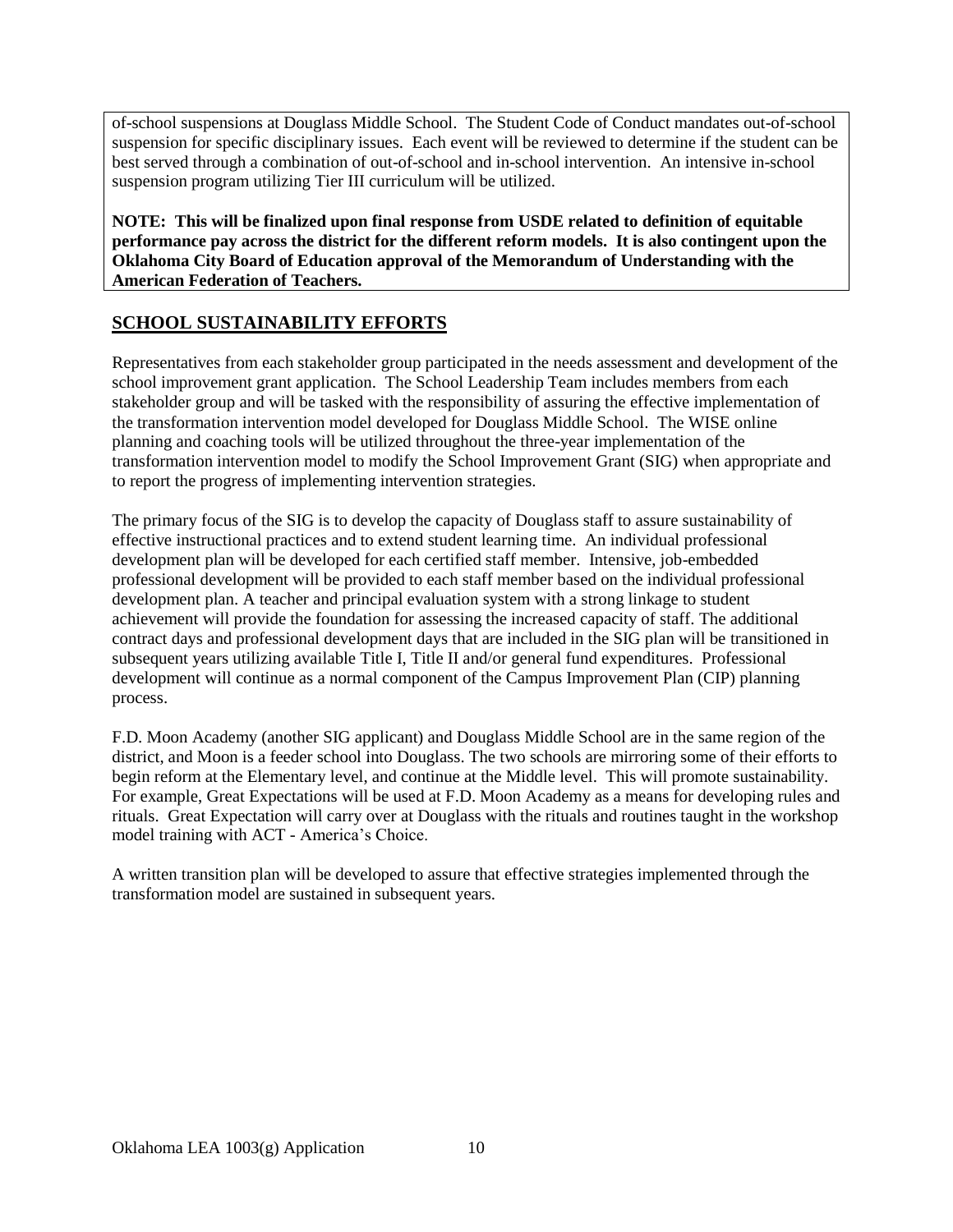| Name of School: DOUGLASS MIDDLE SCHOOL                                                               |                                                                                                                                                                                                                                                                                                                                                                                                                                                                                                                                                                                                                                            | <b>Tier: I</b>                               |                                                             |
|------------------------------------------------------------------------------------------------------|--------------------------------------------------------------------------------------------------------------------------------------------------------------------------------------------------------------------------------------------------------------------------------------------------------------------------------------------------------------------------------------------------------------------------------------------------------------------------------------------------------------------------------------------------------------------------------------------------------------------------------------------|----------------------------------------------|-------------------------------------------------------------|
| <b>Transformation Model</b>                                                                          | <b>LEA Design and Implementation of the Intervention</b><br><b>Model</b><br>(include alignment of additional resources)                                                                                                                                                                                                                                                                                                                                                                                                                                                                                                                    | <b>Timeline for</b><br><b>Implementation</b> | <b>Name and Position of</b><br><b>Responsible Person(s)</b> |
|                                                                                                      | <b>Requirements for the Transformation Model (LEA must implement actions 1-11)</b>                                                                                                                                                                                                                                                                                                                                                                                                                                                                                                                                                         |                                              |                                                             |
| 1. Replace the principal who led the<br>school prior to commencement of the<br>transformation model. | Dr. Brian Staples was assigned to Douglass Middle/<br>High School on February 11, 2008. Douglass began<br>implementing several transformation initiatives during<br>the 2008-2009 school year and expanded transformation<br>initiative during the 2009-10 school year. Douglass<br>Middle School made AYP in 2009. The State<br>Department of Education granted permission to retain<br>the principal in his current position. Dr. Staples will be<br>evaluated annually by the Superintendent or the<br>Superintendent's designee with the option of non-<br>renewal of employment contract based on established<br>performance targets. | <b>NA</b>                                    | <b>NA</b>                                                   |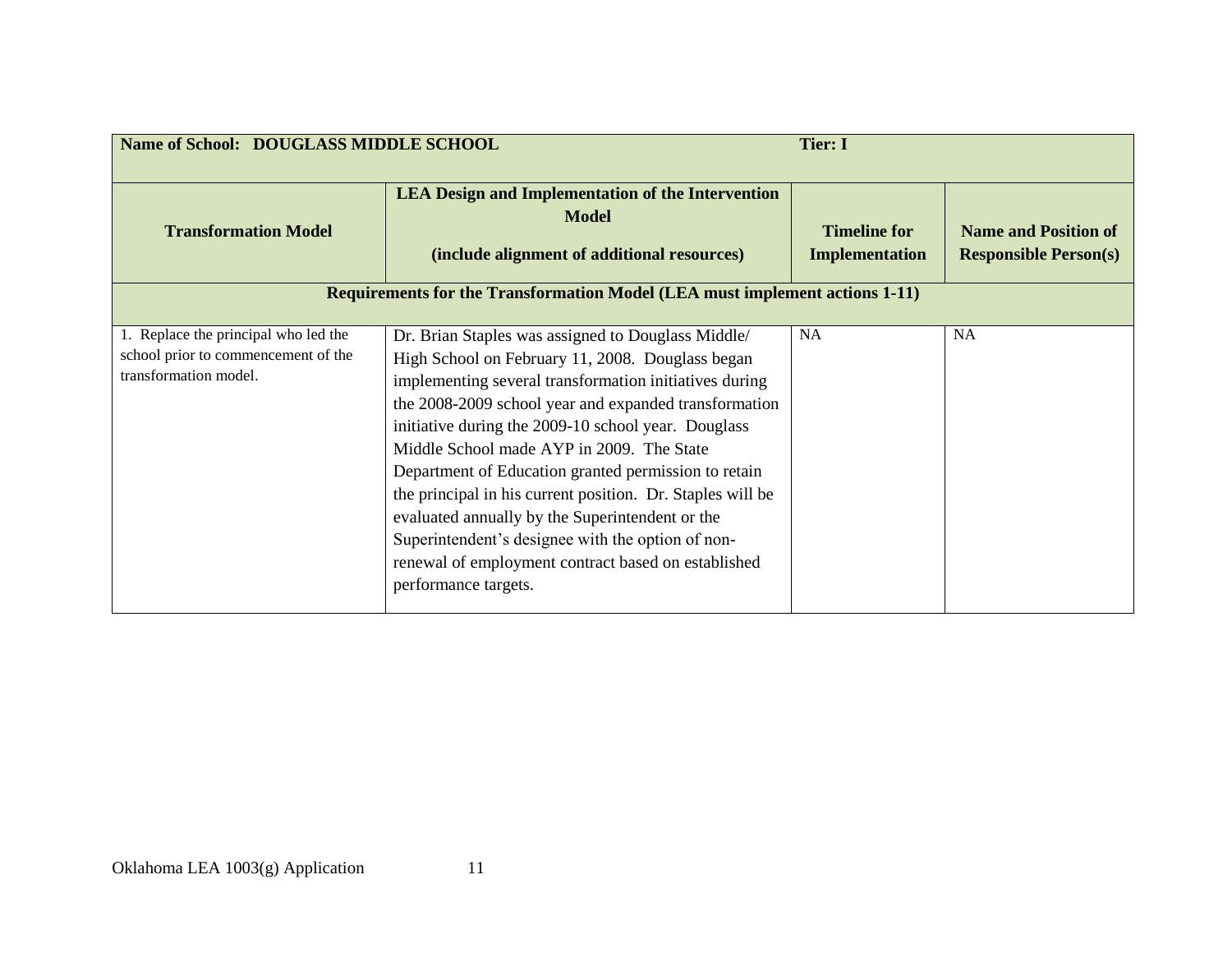| Name of School: DOUGLASS MIDDLE SCHOOL                                                                                                                                                                                                                                                                                                                                                                                                                                                                                                    |                                                                                                                                                                                                                                                                                                                                                                                                                                                                                                                                                                                                                                                                                                                                                                                                                                                                                                                                                                                                                                                                                                                                                                                                                                                                                                                                                                                                                               | <b>Tier: I</b>                               |                                                                                                                                                                                                                                        |
|-------------------------------------------------------------------------------------------------------------------------------------------------------------------------------------------------------------------------------------------------------------------------------------------------------------------------------------------------------------------------------------------------------------------------------------------------------------------------------------------------------------------------------------------|-------------------------------------------------------------------------------------------------------------------------------------------------------------------------------------------------------------------------------------------------------------------------------------------------------------------------------------------------------------------------------------------------------------------------------------------------------------------------------------------------------------------------------------------------------------------------------------------------------------------------------------------------------------------------------------------------------------------------------------------------------------------------------------------------------------------------------------------------------------------------------------------------------------------------------------------------------------------------------------------------------------------------------------------------------------------------------------------------------------------------------------------------------------------------------------------------------------------------------------------------------------------------------------------------------------------------------------------------------------------------------------------------------------------------------|----------------------------------------------|----------------------------------------------------------------------------------------------------------------------------------------------------------------------------------------------------------------------------------------|
| <b>Transformation Model</b>                                                                                                                                                                                                                                                                                                                                                                                                                                                                                                               | <b>LEA Design and Implementation of the Intervention</b><br><b>Model</b><br>(include alignment of additional resources)                                                                                                                                                                                                                                                                                                                                                                                                                                                                                                                                                                                                                                                                                                                                                                                                                                                                                                                                                                                                                                                                                                                                                                                                                                                                                                       | <b>Timeline for</b><br><b>Implementation</b> | <b>Name and Position of</b><br><b>Responsible Person(s)</b>                                                                                                                                                                            |
| 2. Use rigorous, transparent, and<br>equitable evaluation systems for teachers<br>and principals that:<br>a. Take into account data on student<br>growth (as defined in this notice) as<br>a significant factor as well as other<br>factors such as multiple observation-<br>based assessments of performance<br>and ongoing collections of<br>professional practice reflective of<br>student achievement and increased<br>high-school graduations rates; and<br>b. Are designed and developed with<br>teacher and principal involvement. | A teacher and principal evaluation system will be<br>developed by Marzano Research Laboratory with input<br>from OKCPS staff and AFT staff. Components of the<br>evaluation system will include the use of the Douglass<br>observational protocol, strong linkage to student<br>achievement data, early identification of teachers who<br>are not meeting performance standards, coaching<br>provided by AFT teacher consultants, and expedited<br>dismissals for staff who continue to fail to meet<br>performance standards. The observation protocol was<br>developed during the 2009-10 school year by analyzing<br>the data from surveying Douglass teachers about the<br>most important and relevant instructional strategies from<br>The Art and Science of Teaching. More data concerning<br>this survey is available upon request. Lesson segments<br>will be videotaped and analyzed by the teacher and<br>teacher consultants using the observational protocol<br>rubrics that were developed during the 2009-10 school<br>year. Specific strategies will be targeted for<br>improvement based on this analysis. The evaluation<br>system will be developed to isolate and assess teacher<br>performance on specific, targeted instructional<br>strategies. Teachers will be engaged in deliberate<br>practice with focused implementation of the targeted<br>strategy. Formative student achievement data will be | August 2010 - June<br>2013                   | Karl Springer-<br>Superintendent<br>Michael Shanahan - Senior<br>Human Resource Officer<br>Ed Allen - President, AFT<br>Robert Marzano, CEO,<br>Marzano Research<br>Laboratory<br>Brian Staples - Principal<br>AFT teacher consultants |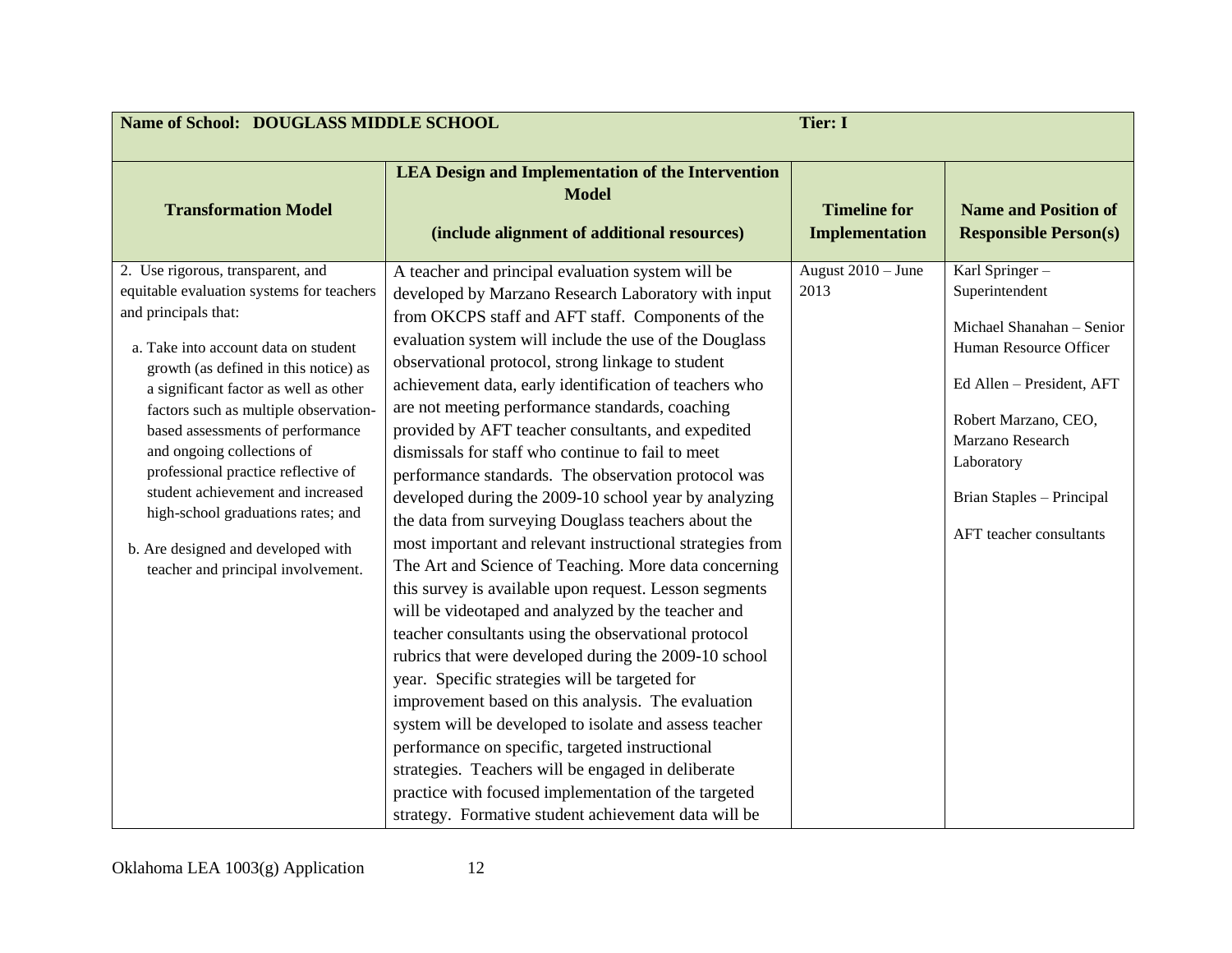| Name of School: DOUGLASS MIDDLE SCHOOL                                                                                                                                                                                                                                                                                               |                                                                                                                                                                                                                                                                                                                                                                                                                                                                                                                                                                                                                                                                                                                                               | <b>Tier: I</b>                               |                                                                                                                                              |
|--------------------------------------------------------------------------------------------------------------------------------------------------------------------------------------------------------------------------------------------------------------------------------------------------------------------------------------|-----------------------------------------------------------------------------------------------------------------------------------------------------------------------------------------------------------------------------------------------------------------------------------------------------------------------------------------------------------------------------------------------------------------------------------------------------------------------------------------------------------------------------------------------------------------------------------------------------------------------------------------------------------------------------------------------------------------------------------------------|----------------------------------------------|----------------------------------------------------------------------------------------------------------------------------------------------|
| <b>Transformation Model</b>                                                                                                                                                                                                                                                                                                          | <b>LEA Design and Implementation of the Intervention</b><br><b>Model</b><br>(include alignment of additional resources)                                                                                                                                                                                                                                                                                                                                                                                                                                                                                                                                                                                                                       | <b>Timeline for</b><br><b>Implementation</b> | <b>Name and Position of</b><br><b>Responsible Person(s)</b>                                                                                  |
|                                                                                                                                                                                                                                                                                                                                      | collected that is directly related to the teacher's<br>implementation of the targeted strategy. Gain scores<br>from analysis of pre- and post-EXPLORE tests and<br>predicted and residual scores from the math and reading<br>CRTs will used to link teacher performance to student<br>achievement data.<br>Building administrators, teacher leaders, and teacher<br>consultants will be provided training in the effective<br>implementation of the teacher evaluation system to<br>ensure that the observation and feedback processes are<br>conducted with fidelity.<br>Data from the observation and evaluation process will<br>be used to develop an individualized professional<br>development plan for each teacher and administrator. |                                              |                                                                                                                                              |
| 3. Identify and reward school leaders,<br>teachers, and other staff who, in<br>implementing this model, have increased<br>student achievement and high-school<br>graduation rates and identify and remove<br>those who, after ample opportunities<br>have been provided for them to improve<br>their professional practice, have not | Reading and Math teachers (and Special Education co-<br>teachers) will receive \$50.00 for each FAY student who<br>earns proficient or advanced on the respective Math or<br>Reading CRT. Each certified staff member will receive<br>\$3000.00 if the annual Reading SMART goal is met and<br>\$3000.00 if the annual Math SMART goal is met. FAY<br>certified staff which meet the 98% staff attendance                                                                                                                                                                                                                                                                                                                                     | August $2010 -$ June<br>2013                 | Karl Springer-<br>Superintendent<br>Michael Shanahan - Senior<br>Human Resource Officer<br>Ed Allen - President, AFT<br>Robert Marzano, CEO, |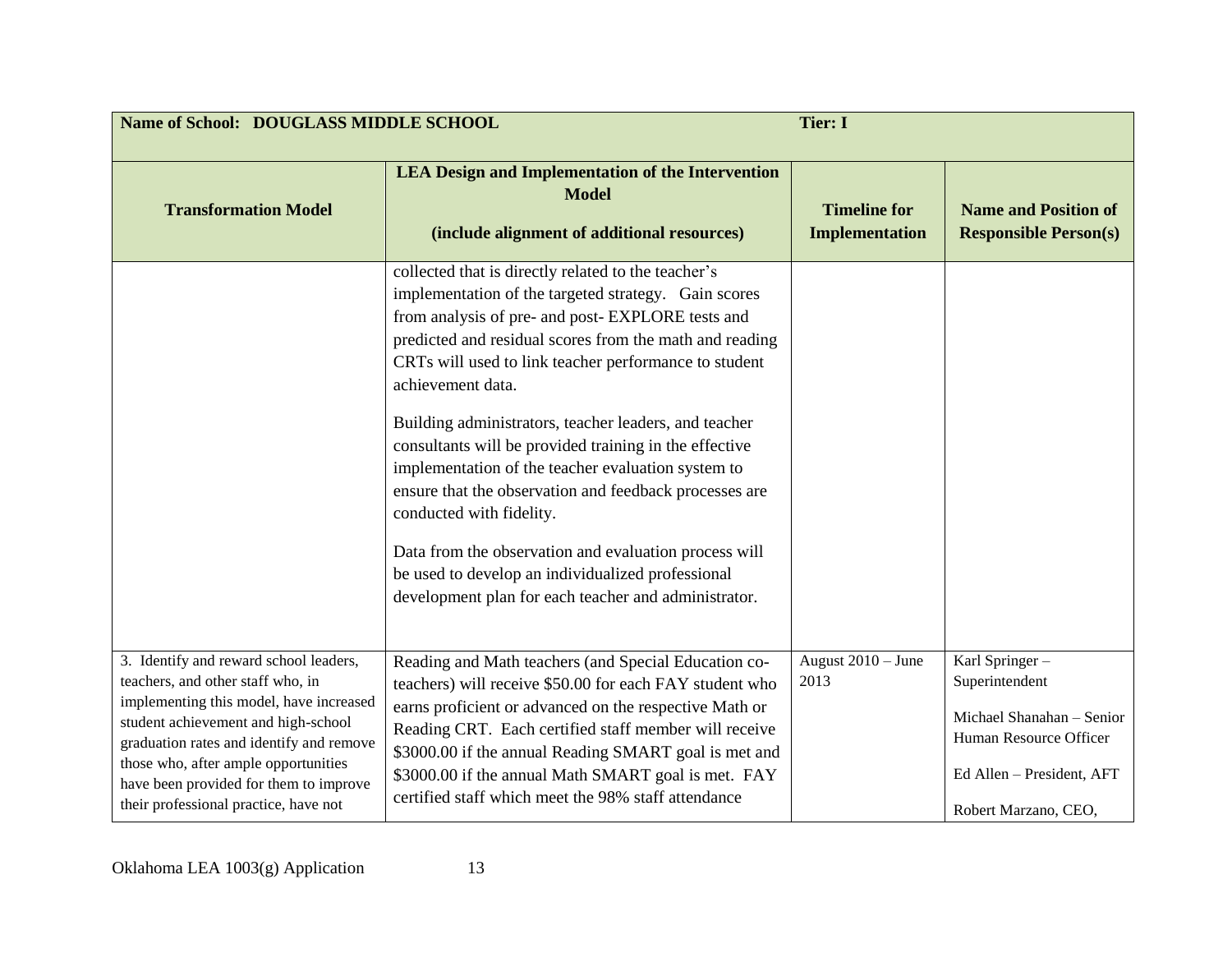| Name of School: DOUGLASS MIDDLE SCHOOL                                                                                                                                                                                                                                                                                                                                                                                                                                                                                                                  |                                                                                                                                                                                                                                                                                                                                                                                                                                                                                                                                                                                                                                                                                                                                                                                                                                                                                                                                                                      | <b>Tier: I</b>                               |                                                                                                                                   |
|---------------------------------------------------------------------------------------------------------------------------------------------------------------------------------------------------------------------------------------------------------------------------------------------------------------------------------------------------------------------------------------------------------------------------------------------------------------------------------------------------------------------------------------------------------|----------------------------------------------------------------------------------------------------------------------------------------------------------------------------------------------------------------------------------------------------------------------------------------------------------------------------------------------------------------------------------------------------------------------------------------------------------------------------------------------------------------------------------------------------------------------------------------------------------------------------------------------------------------------------------------------------------------------------------------------------------------------------------------------------------------------------------------------------------------------------------------------------------------------------------------------------------------------|----------------------------------------------|-----------------------------------------------------------------------------------------------------------------------------------|
| <b>Transformation Model</b>                                                                                                                                                                                                                                                                                                                                                                                                                                                                                                                             | <b>LEA Design and Implementation of the Intervention</b><br><b>Model</b><br>(include alignment of additional resources)                                                                                                                                                                                                                                                                                                                                                                                                                                                                                                                                                                                                                                                                                                                                                                                                                                              | <b>Timeline for</b><br><b>Implementation</b> | <b>Name and Position of</b><br><b>Responsible Person(s)</b>                                                                       |
| done so.                                                                                                                                                                                                                                                                                                                                                                                                                                                                                                                                                | target will receive a \$3000.00 stipend.<br>NOTE: This will be finalized upon final response<br>from USDE related to definition of equitable<br>performance pay across the district for the different<br>reform models. It is also contingent upon the<br><b>Oklahoma City Board of Education approval of the</b><br>Memorandum of Understanding with the American<br><b>Federation of Teachers.</b>                                                                                                                                                                                                                                                                                                                                                                                                                                                                                                                                                                 |                                              | Marzano Research Brian<br>Staples - Principal                                                                                     |
| 4. Provide staff with ongoing, high-<br>quality, job-embedded professional<br>development (e.g., regarding subject-<br>specific pedagogy, instruction that<br>reflects a deeper understanding of the<br>community served by the school, or<br>differentiated instruction) that is aligned<br>with the school's comprehensive<br>instructional program and designed with<br>school staff to ensure they are equipped<br>to facilitate effective teaching and<br>learning and have the capacity to<br>successfully implement school reform<br>strategies. | Eight (8) days of professional development will be<br>added to the calendar prior to the start of school. Two<br>(2) to five (5) additional days of professional<br>development will be added at the end of the school year.<br>A new teacher induction program will be implemented<br>to assure that any teacher who is employed after the start<br>school will receive intensive professional<br>of<br>development in the transformational model initiatives.<br>Professional development in instructional strategies,<br>building academic vocabulary and literacy strategies<br>will be provided to increase the capacity of Douglass<br>staff to effectively deliver instruction.<br>Marzano Research Laboratory - professional<br>development in the development of a common<br>language/model of instruction, use of data, development<br>of learning goals, development of rules and procedures,<br>student engagement strategies, effective teacher/student | August $2010 - June$<br>2013                 | Brian Staples, Principal<br>Marzano Research<br>Laboratory staff<br><b>OK Educational Services</b><br>staff<br>Max teaching staff |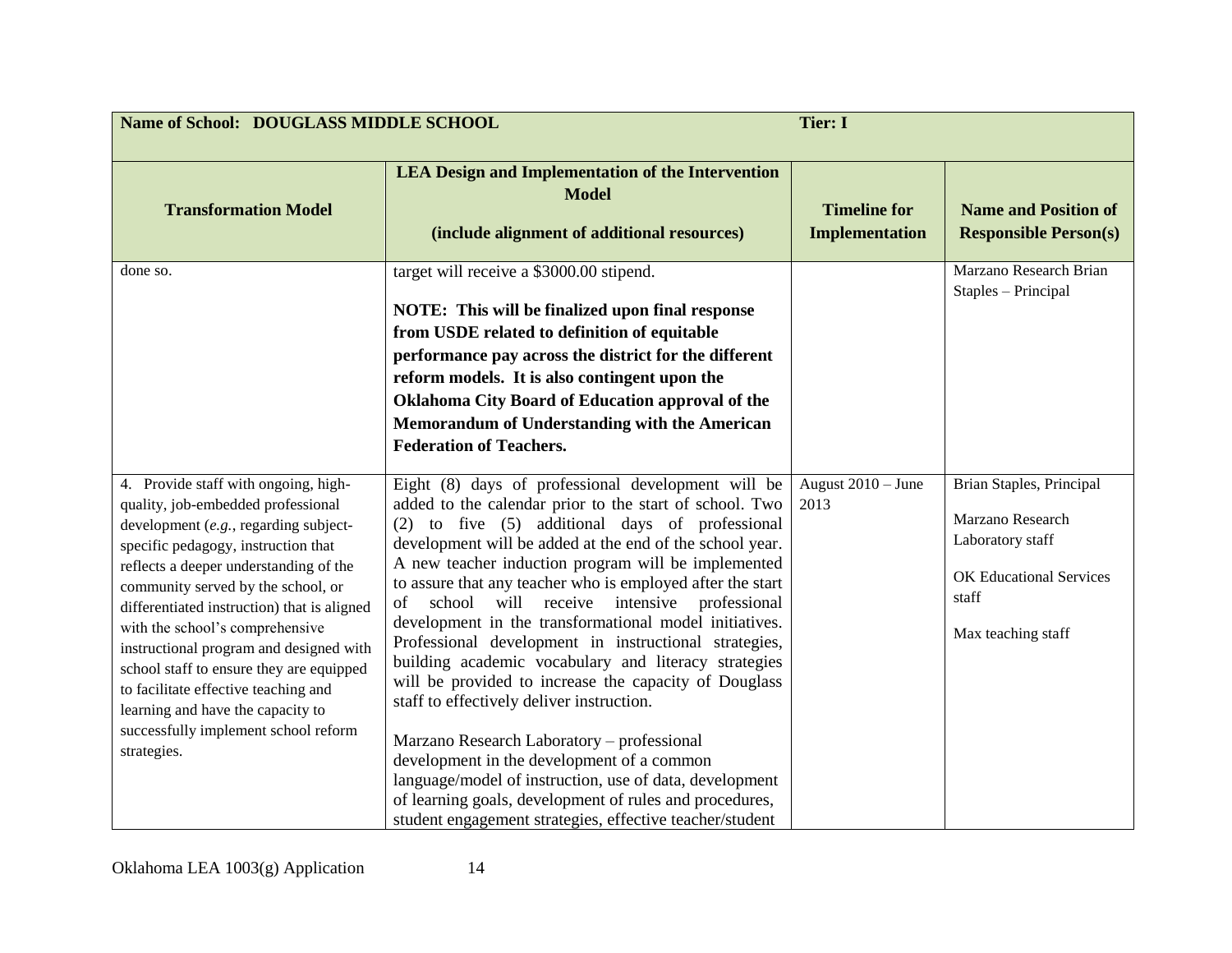| Name of School: DOUGLASS MIDDLE SCHOOL |                                                                                                                                                                                                                                                                                                                                                                                                                                                                                                                                                                                                                                                                                                                                                                                                                                                                                                                                                                                                                                                                                                                                                                                                                                                                                                                                                                                                                                                                                                                                                       | <b>Tier: I</b>                               |                                                             |
|----------------------------------------|-------------------------------------------------------------------------------------------------------------------------------------------------------------------------------------------------------------------------------------------------------------------------------------------------------------------------------------------------------------------------------------------------------------------------------------------------------------------------------------------------------------------------------------------------------------------------------------------------------------------------------------------------------------------------------------------------------------------------------------------------------------------------------------------------------------------------------------------------------------------------------------------------------------------------------------------------------------------------------------------------------------------------------------------------------------------------------------------------------------------------------------------------------------------------------------------------------------------------------------------------------------------------------------------------------------------------------------------------------------------------------------------------------------------------------------------------------------------------------------------------------------------------------------------------------|----------------------------------------------|-------------------------------------------------------------|
| <b>Transformation Model</b>            | <b>LEA Design and Implementation of the Intervention</b><br><b>Model</b><br>(include alignment of additional resources)                                                                                                                                                                                                                                                                                                                                                                                                                                                                                                                                                                                                                                                                                                                                                                                                                                                                                                                                                                                                                                                                                                                                                                                                                                                                                                                                                                                                                               | <b>Timeline for</b><br><b>Implementation</b> | <b>Name and Position of</b><br><b>Responsible Person(s)</b> |
|                                        | relationships, high expectations for all students,<br>instructional strategies, unit design, formative<br>assessment, standards-based grading, development of<br>teacher and principal evaluation system and<br>implementation of The Art and Science of Teaching. An<br>observational protocol with assessment rubrics was<br>developed by Marzano Research Laboratory for<br>Douglass Middle School in 2008 using an instructional<br>strategies survey completed by Douglass Middle School<br>teachers. A copy of the Douglass observational protocol<br>and survey data is attached to this application.<br>Professional development was provided by Marzano<br>Research laboratory during 2008-09 and 2009-10 school<br>years. For Reading and Math courses, learning goals,<br>scoring scales and formative assessment items will be<br>developed in May - June, 2010. Instructional units will<br>be developed using these documents. Professional<br>development is aligned to transformation strategies.<br>Marzano Research Laboratory has the capacity to<br>provide the professional development necessary for<br>successful implementation of the transformation model.<br>An instructional strategies implementation assessment<br>was competed in May 2010. A copy of the assessment<br>results are attached to this application.<br>OK Educational Services - provides professional<br>development in building academic vocabulary.<br>Professional development was provided by OK<br>Educational Services during 2008-09 and 2009-10 |                                              |                                                             |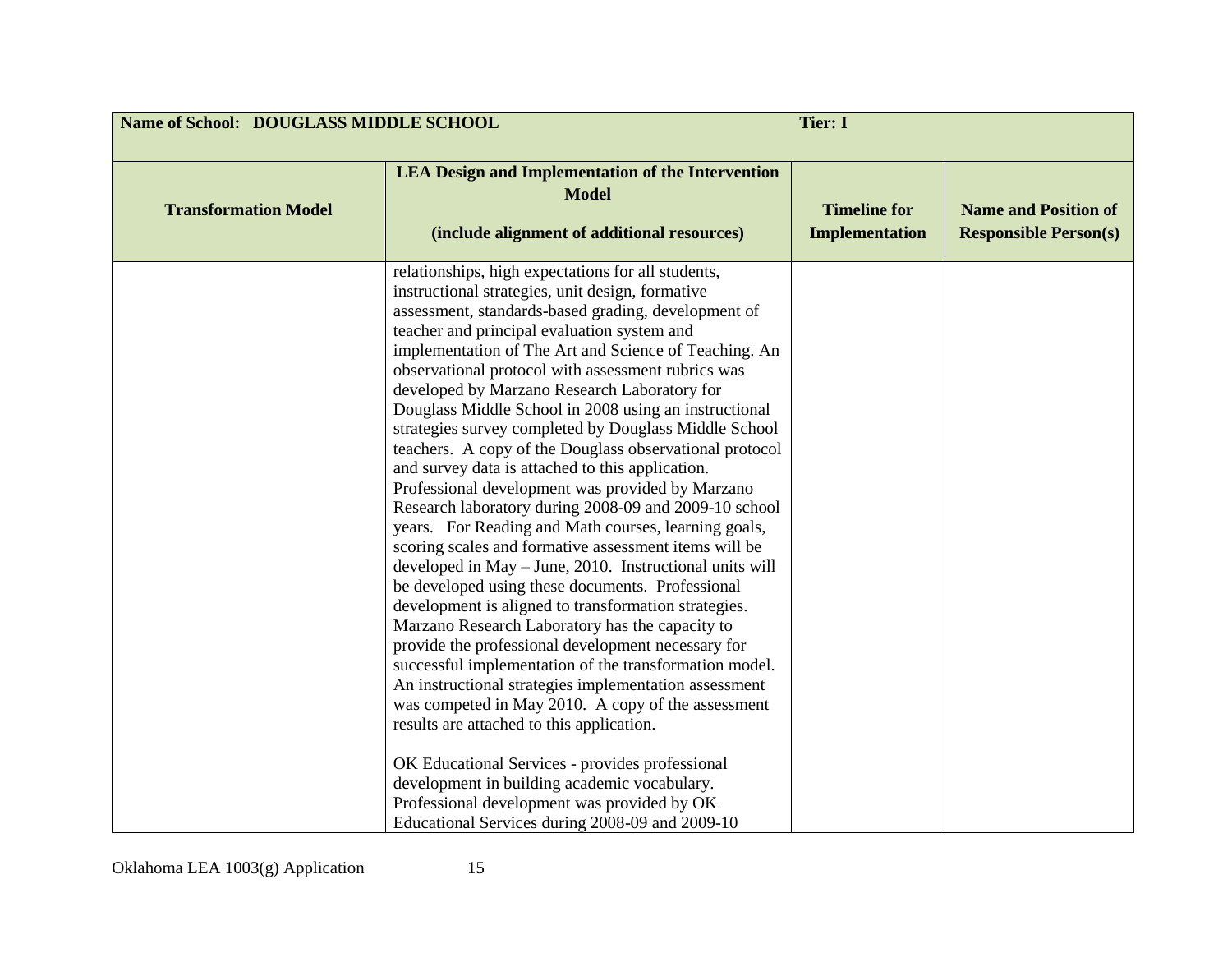| Name of School: DOUGLASS MIDDLE SCHOOL<br><b>Tier: I</b> |                                                                                                                                                                                                                                                                                                                                                                                                                                                                                                                                                                                                                                                                                                                                                                                                                                                                                                                                                                                                                                                                                                                                                                                                                                                                                      |                                              |                                                             |
|----------------------------------------------------------|--------------------------------------------------------------------------------------------------------------------------------------------------------------------------------------------------------------------------------------------------------------------------------------------------------------------------------------------------------------------------------------------------------------------------------------------------------------------------------------------------------------------------------------------------------------------------------------------------------------------------------------------------------------------------------------------------------------------------------------------------------------------------------------------------------------------------------------------------------------------------------------------------------------------------------------------------------------------------------------------------------------------------------------------------------------------------------------------------------------------------------------------------------------------------------------------------------------------------------------------------------------------------------------|----------------------------------------------|-------------------------------------------------------------|
| <b>Transformation Model</b>                              | <b>LEA Design and Implementation of the Intervention</b><br><b>Model</b><br>(include alignment of additional resources)                                                                                                                                                                                                                                                                                                                                                                                                                                                                                                                                                                                                                                                                                                                                                                                                                                                                                                                                                                                                                                                                                                                                                              | <b>Timeline for</b><br><b>Implementation</b> | <b>Name and Position of</b><br><b>Responsible Person(s)</b> |
|                                                          | school years. Professional development is aligned to<br>transformation strategies. OK Educational Services has<br>the capacity to provide the professional development<br>necessary for successful implementation of the<br>transformation model. An implementation assessment<br>was competed in May 2010. A copy of the assessment<br>results are attached to this application.<br>MaxTeaching – professional development in literacy<br>strategies was provided by MaxTeaching during 2009-<br>10 school year. Professional development is aligned to<br>transformation strategies. MaxTeaching has the capacity<br>to provide the professional development necessary for<br>successful implementation of the transformation model.<br>MiddleMatters – professional development in student<br>engagement strategies was provided by MiddleMatters<br>during and 2008-09 and 2009-10 school years.<br>Additional professional development in student<br>engagement strategies and block scheduling will be<br>provided as a component of transformation.<br>Professional development is aligned to transformation<br>strategies. MiddleMatters has the capacity to provide the<br>professional development necessary for successful<br>implementation of the transformation model. |                                              |                                                             |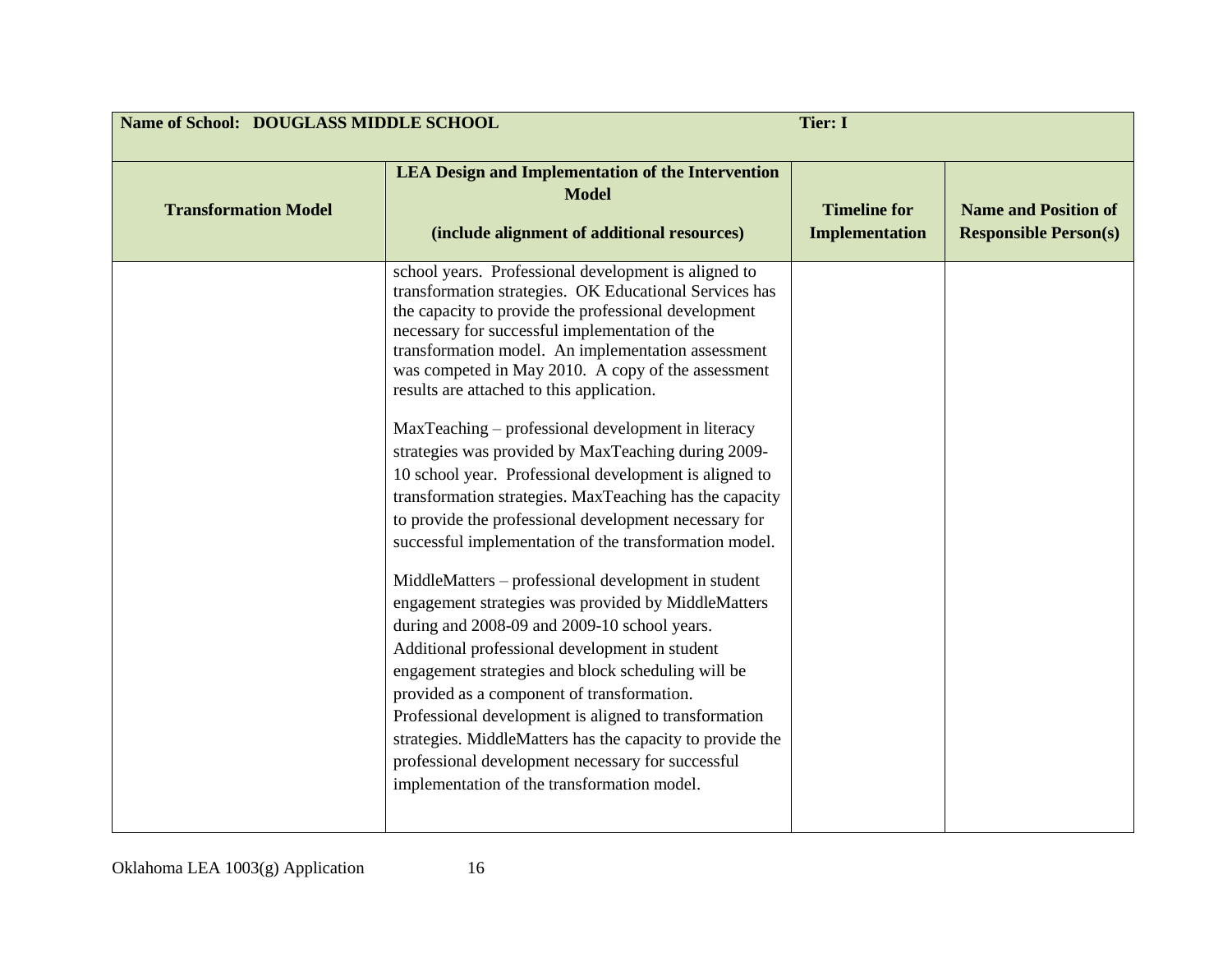| Name of School: DOUGLASS MIDDLE SCHOOL |                                                                                                                                                                                                                                                                                                                                                                                                                                                                                                                                                                                                                                                                                                                                                                                                                                                                                                                                                                                                                                                                                                                                                                                                                                                                                                                                                                                                                         | <b>Tier: I</b>                               |                                                             |
|----------------------------------------|-------------------------------------------------------------------------------------------------------------------------------------------------------------------------------------------------------------------------------------------------------------------------------------------------------------------------------------------------------------------------------------------------------------------------------------------------------------------------------------------------------------------------------------------------------------------------------------------------------------------------------------------------------------------------------------------------------------------------------------------------------------------------------------------------------------------------------------------------------------------------------------------------------------------------------------------------------------------------------------------------------------------------------------------------------------------------------------------------------------------------------------------------------------------------------------------------------------------------------------------------------------------------------------------------------------------------------------------------------------------------------------------------------------------------|----------------------------------------------|-------------------------------------------------------------|
| <b>Transformation Model</b>            | <b>LEA Design and Implementation of the Intervention</b><br><b>Model</b><br>(include alignment of additional resources)                                                                                                                                                                                                                                                                                                                                                                                                                                                                                                                                                                                                                                                                                                                                                                                                                                                                                                                                                                                                                                                                                                                                                                                                                                                                                                 | <b>Timeline for</b><br><b>Implementation</b> | <b>Name and Position of</b><br><b>Responsible Person(s)</b> |
|                                        | <b>Additional Resources</b><br>ACT – America's Choice will support instructional<br>reform and professional development.<br>The reform will support Strategic Leadership and<br>Organization reform to promote strong management<br>structures, functioning leadership teams, and effective<br>professional development programs. The reform effort<br>will support a rigorous curriculum that will add rigor to<br>a coherent curriculum aligned to ACT College<br>Readiness Standards with tiered systems for academic<br>interventions. The reform will support quality teaching<br>to improve the instruction by ensuring teachers are<br>equipped and trained to demonstrate strong content<br>knowledge and pedagogical knowledge and skill;<br>organize classrooms to support learning; differentiate<br>instruction based on need; and provide attention to<br>psychosocial development.<br>The reform will support targeted student assessments.<br>Systems of linked longitudinal $(6th – 12th)$ assessments<br>are aligned to ACT and used to monitor student<br>academic growth and psychosocial development.<br>The reform will support engaged and responsible<br>learners to focus students toward the goal of college and<br>career readiness, and provide a tiered system of<br>academic interventions and a tiered guidance system of<br>supports.<br>BLAC, Inc. provides professional development to |                                              |                                                             |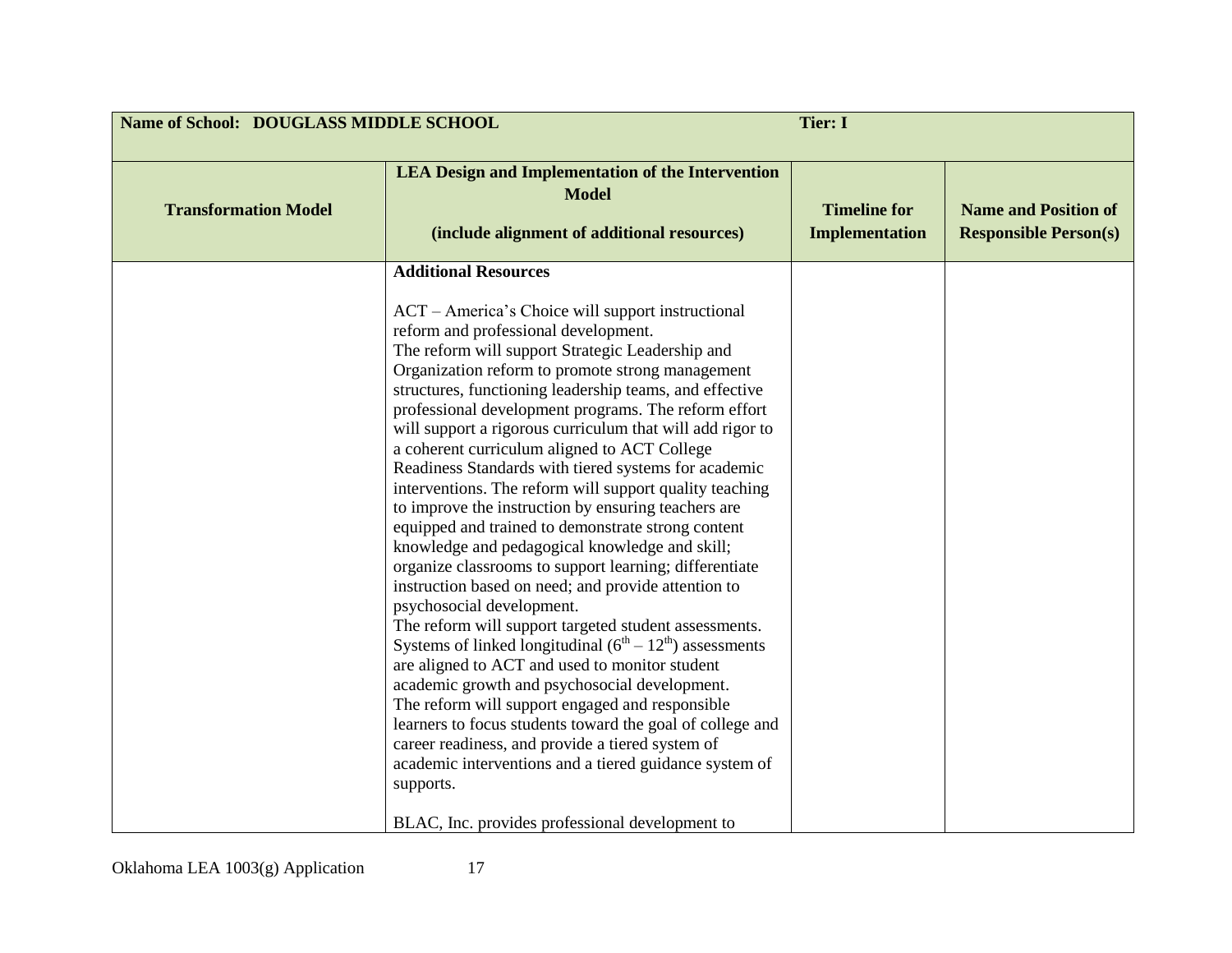| Name of School: DOUGLASS MIDDLE SCHOOL                                                                                                                                                                                                                                                                                  |                                                                                                                                                                                                                                                                                                                                                                                                                                                                                                                                         | <b>Tier: I</b>                               |                                                                                                                      |
|-------------------------------------------------------------------------------------------------------------------------------------------------------------------------------------------------------------------------------------------------------------------------------------------------------------------------|-----------------------------------------------------------------------------------------------------------------------------------------------------------------------------------------------------------------------------------------------------------------------------------------------------------------------------------------------------------------------------------------------------------------------------------------------------------------------------------------------------------------------------------------|----------------------------------------------|----------------------------------------------------------------------------------------------------------------------|
| <b>Transformation Model</b>                                                                                                                                                                                                                                                                                             | <b>LEA Design and Implementation of the Intervention</b><br><b>Model</b><br>(include alignment of additional resources)                                                                                                                                                                                                                                                                                                                                                                                                                 | <b>Timeline for</b><br><b>Implementation</b> | <b>Name and Position of</b><br><b>Responsible Person(s)</b>                                                          |
|                                                                                                                                                                                                                                                                                                                         | teachers to support arts integration.<br>Instructional facilitators will provide ongoing<br>professional development and coaching.                                                                                                                                                                                                                                                                                                                                                                                                      |                                              |                                                                                                                      |
| 5. Implement such strategies such as<br>financial incentives, increased<br>opportunities for promotion and career<br>growth, and more flexible work<br>conditions that are designed to recruit,<br>place, and retain staff with the skills<br>necessary to meet the needs of the<br>student in a transformation school. | Reading and Math teachers (and Special Education<br>teachers) will receive \$50.00 for each student who earns<br>proficient or advanced on the respective Math or<br>Reading CRT. Each certified staff member will receive<br>\$3000.00 if the annual Reading SMART goal is met and<br>\$3000.00 if the annual Math SMART goal is met. Staff<br>which meet the 98% staff attendance target will receive<br>a \$3000.00 stipend.<br>A new teacher induction program will provide job-<br>embedded professional development to assist new | July $2010 -$ August<br>2013                 | Karl Springer-<br>Superintendent<br>Michael Shanahan - Senior<br>Human Resource Officer<br>Ed Allen - President, AFT |
|                                                                                                                                                                                                                                                                                                                         | teachers in implementing the instructional strategies and<br>operational expectations of Douglass Middle School.<br>Teachers who are not demonstrating proficiency with<br>instructional strategies will be identified early and<br>provided with intensive coaching.<br>Teacher teams will screen and interview highly qualified<br>candidates and make employment recommendations to<br>the principal. The principal will use a structured<br>interview process to identify highly qualified finalist for                             |                                              |                                                                                                                      |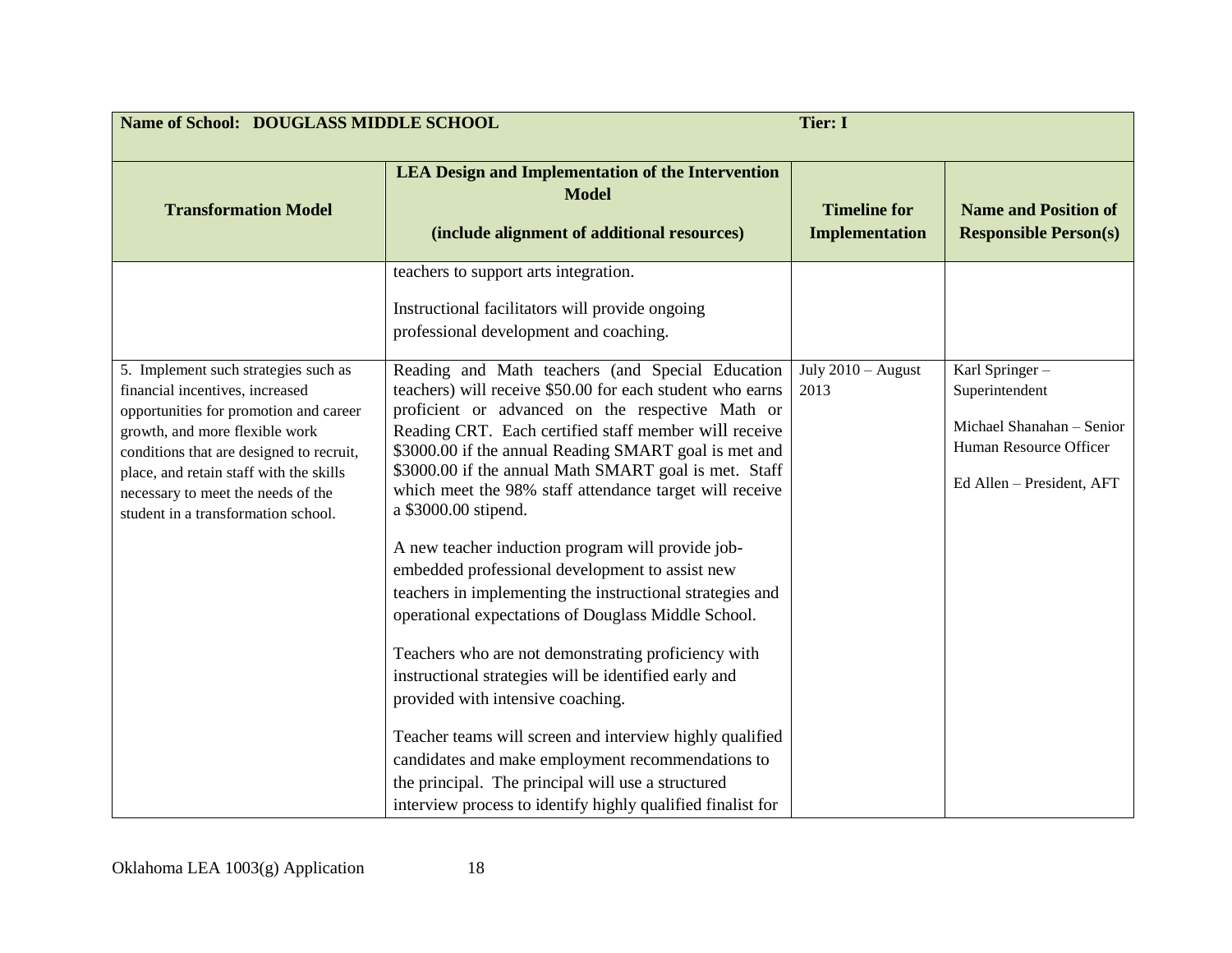| Name of School: DOUGLASS MIDDLE SCHOOL                                                                                                                                                                   | <b>Tier: I</b>                                                                                                                                                                                                                                                                                                                                                                                                                                                                                                                                                                                                                                                                                                                                                            |                                              |                                                             |
|----------------------------------------------------------------------------------------------------------------------------------------------------------------------------------------------------------|---------------------------------------------------------------------------------------------------------------------------------------------------------------------------------------------------------------------------------------------------------------------------------------------------------------------------------------------------------------------------------------------------------------------------------------------------------------------------------------------------------------------------------------------------------------------------------------------------------------------------------------------------------------------------------------------------------------------------------------------------------------------------|----------------------------------------------|-------------------------------------------------------------|
| <b>Transformation Model</b>                                                                                                                                                                              | <b>LEA Design and Implementation of the Intervention</b><br><b>Model</b><br>(include alignment of additional resources)                                                                                                                                                                                                                                                                                                                                                                                                                                                                                                                                                                                                                                                   | <b>Timeline for</b><br><b>Implementation</b> | <b>Name and Position of</b><br><b>Responsible Person(s)</b> |
|                                                                                                                                                                                                          | vacant positions.<br>In developing the schedule of classes the principal will<br>ensure that the teacher is highly qualified in the newly<br>assigned core content area.<br>NOTE: This will be finalized upon final response<br>from USDE related to definition of equitable<br>performance pay across the district for the different<br>reform models. It is also contingent upon the<br>Oklahoma City Board of Education approval of the<br>Memorandum of Understanding with the American<br><b>Federation of Teachers.</b>                                                                                                                                                                                                                                             |                                              |                                                             |
| 6. Use data to identify and implement<br>an instructional program that is research-<br>based and "vertically aligned" from one<br>grade to the next as well as aligned with<br>State academic standards. | Marzano Research Laboratory - professional<br>development in instructional strategies, unit design,<br>formative assessment, standards-based grading,<br>development of teacher and principal evaluation system<br>and implementation of The Art and Science of<br>Teaching. An observational protocol with assessment<br>rubrics was developed by Marzano Research Laboratory<br>for Douglass Middle School in 2008 using an<br>instructional strategies survey completed by Douglass<br>Middle School teachers. A copy of the Douglass<br>observational protocol and survey data is attached to this<br>application. Professional development was provided by<br>Marzano Research laboratory during 2008-09 and 2009-<br>10 school years. For Reading and Math courses, | August $2010 -$ June<br>2013                 | School Leadership Team<br>Members                           |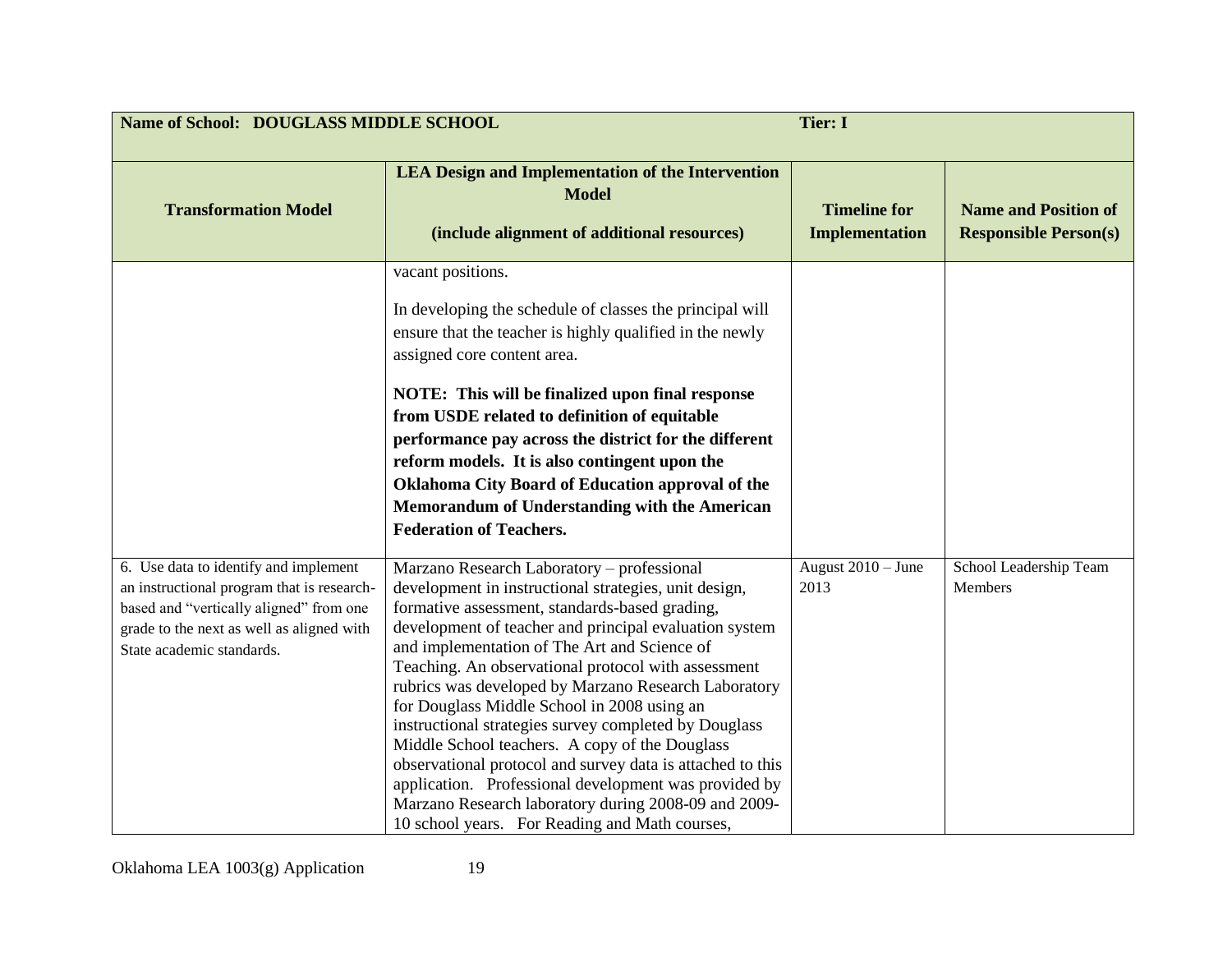| Name of School: DOUGLASS MIDDLE SCHOOL<br><b>Tier: I</b> |                                                                                                                                                                                                                                                                                                                                                                                                                                                                                                                                                                                                                                                                                                                                                                                                                                                                                                                                                                                                                                                                                                                                                                                                                                                          |                                              |                                                             |
|----------------------------------------------------------|----------------------------------------------------------------------------------------------------------------------------------------------------------------------------------------------------------------------------------------------------------------------------------------------------------------------------------------------------------------------------------------------------------------------------------------------------------------------------------------------------------------------------------------------------------------------------------------------------------------------------------------------------------------------------------------------------------------------------------------------------------------------------------------------------------------------------------------------------------------------------------------------------------------------------------------------------------------------------------------------------------------------------------------------------------------------------------------------------------------------------------------------------------------------------------------------------------------------------------------------------------|----------------------------------------------|-------------------------------------------------------------|
| <b>Transformation Model</b>                              | <b>LEA Design and Implementation of the Intervention</b><br><b>Model</b><br>(include alignment of additional resources)                                                                                                                                                                                                                                                                                                                                                                                                                                                                                                                                                                                                                                                                                                                                                                                                                                                                                                                                                                                                                                                                                                                                  | <b>Timeline for</b><br><b>Implementation</b> | <b>Name and Position of</b><br><b>Responsible Person(s)</b> |
|                                                          | learning goals, scoring scales and formative assessment<br>items will be developed in May - June, 2010 utilizing<br>PASS Reading and Math standards. Instructional units<br>will be developed using these documents. Professional<br>development is aligned to transformation strategies.<br>Marzano Research Laboratory has the capacity to<br>provide the professional development necessary for<br>successful implementation of the transformation model.<br>An instructional strategies implementation assessment<br>was completed in May 2010. A copy of the assessment<br>results are attached to the application.<br>OK Educational Services – professional development in<br>building academic vocabulary. Professional<br>development was provided by OK Educational Services<br>during 2008-09 and 2009-10 school years. Professional<br>development is aligned to transformation strategies.<br>The implementation assessment was completed in May<br>2010. A copy of the assessment results are attached to<br>this application.<br><b>MaxTeaching</b> – professional development in literacy<br>strategies was provided by MaxTeaching during 2009-<br>10 school year. Professional development is aligned to<br>transformation strategies. |                                              |                                                             |
|                                                          | MiddleMatters – professional development in student<br>engagement strategies was provided by MiddleMatters                                                                                                                                                                                                                                                                                                                                                                                                                                                                                                                                                                                                                                                                                                                                                                                                                                                                                                                                                                                                                                                                                                                                               |                                              |                                                             |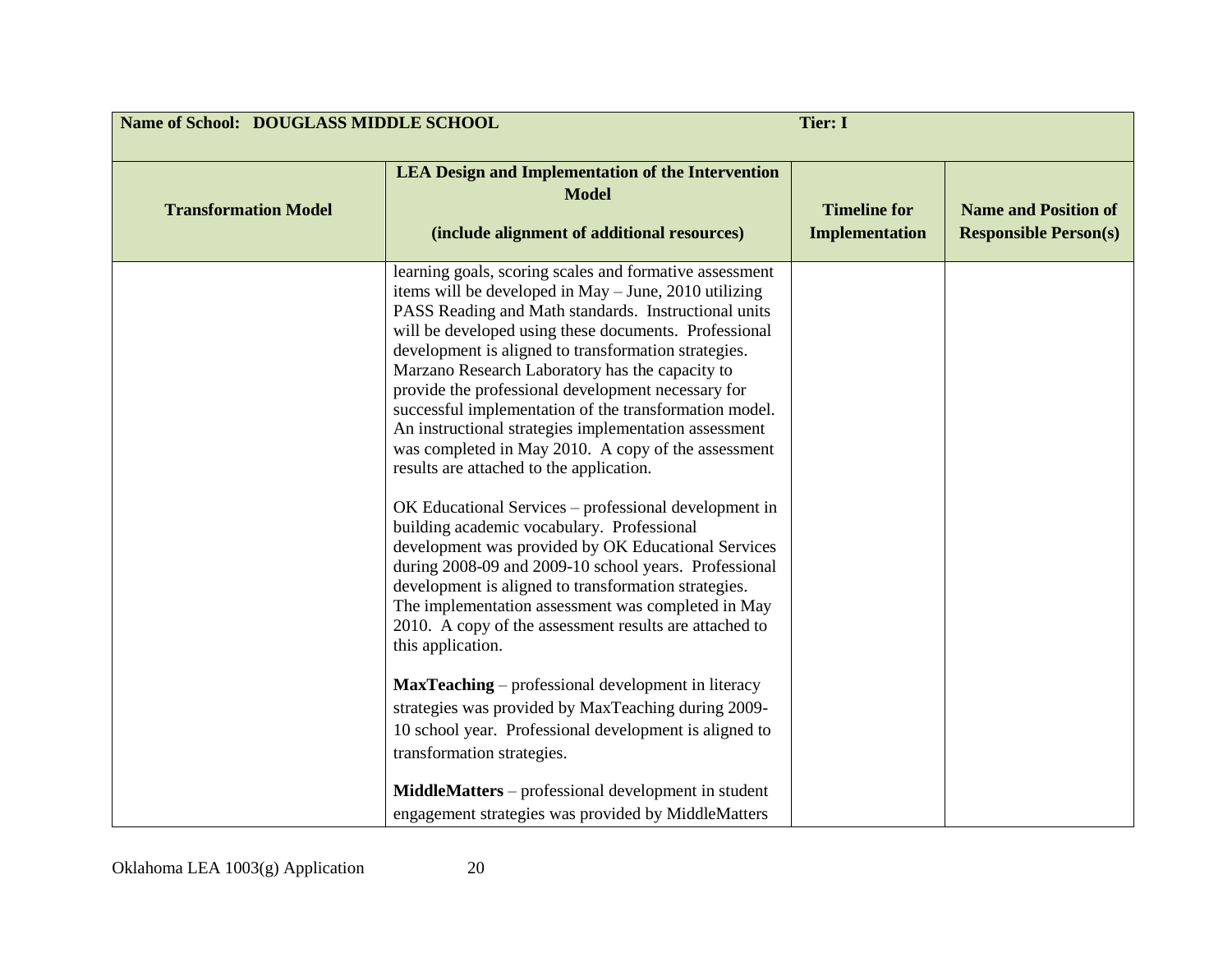| Name of School: DOUGLASS MIDDLE SCHOOL<br><b>Tier: I</b> |                                                                                                                                                                                                                                                                                                                                                                                                                                                                                                                                                                                                                                                                                                                                                                                                                                                                                                                                                                                                                                                                                                                                                                                                               |                                              |                                                             |
|----------------------------------------------------------|---------------------------------------------------------------------------------------------------------------------------------------------------------------------------------------------------------------------------------------------------------------------------------------------------------------------------------------------------------------------------------------------------------------------------------------------------------------------------------------------------------------------------------------------------------------------------------------------------------------------------------------------------------------------------------------------------------------------------------------------------------------------------------------------------------------------------------------------------------------------------------------------------------------------------------------------------------------------------------------------------------------------------------------------------------------------------------------------------------------------------------------------------------------------------------------------------------------|----------------------------------------------|-------------------------------------------------------------|
| <b>Transformation Model</b>                              | <b>LEA Design and Implementation of the Intervention</b><br><b>Model</b><br>(include alignment of additional resources)                                                                                                                                                                                                                                                                                                                                                                                                                                                                                                                                                                                                                                                                                                                                                                                                                                                                                                                                                                                                                                                                                       | <b>Timeline for</b><br><b>Implementation</b> | <b>Name and Position of</b><br><b>Responsible Person(s)</b> |
|                                                          | during and 2008-09 and 2009-10 school years.<br>Additional professional development in student<br>engagement strategies and block scheduling will be<br>provided as a component of transformation.<br>Professional development is aligned to transformation<br>strategies. MiddleMatters has the capacity to provide<br>the professional development necessary for successful<br>implementation of the transformation model.<br>A three tier RTI system will be utilized to provide<br>appropriate intervention and instructional support to all<br>students. Students will access the appropriate<br>intervention based on data from formative and<br>summative district, state and national assessments. Tier<br>I is on grade level curriculum, Tier II Literacy and Math<br>Navigator, Tier III Ramp Up Math and Literacy and<br>Voyager Math and Literacy curriculum will be utilized<br>as determined by student achievement data.<br>Zeros Aren't Permitted (ZAP) - early warning<br>intervention system based on daily review of course<br>grades. Any student with a letter grade of a D or F is<br>assigned tutoring with the specific mandatory team<br>during the designated intervention period. |                                              |                                                             |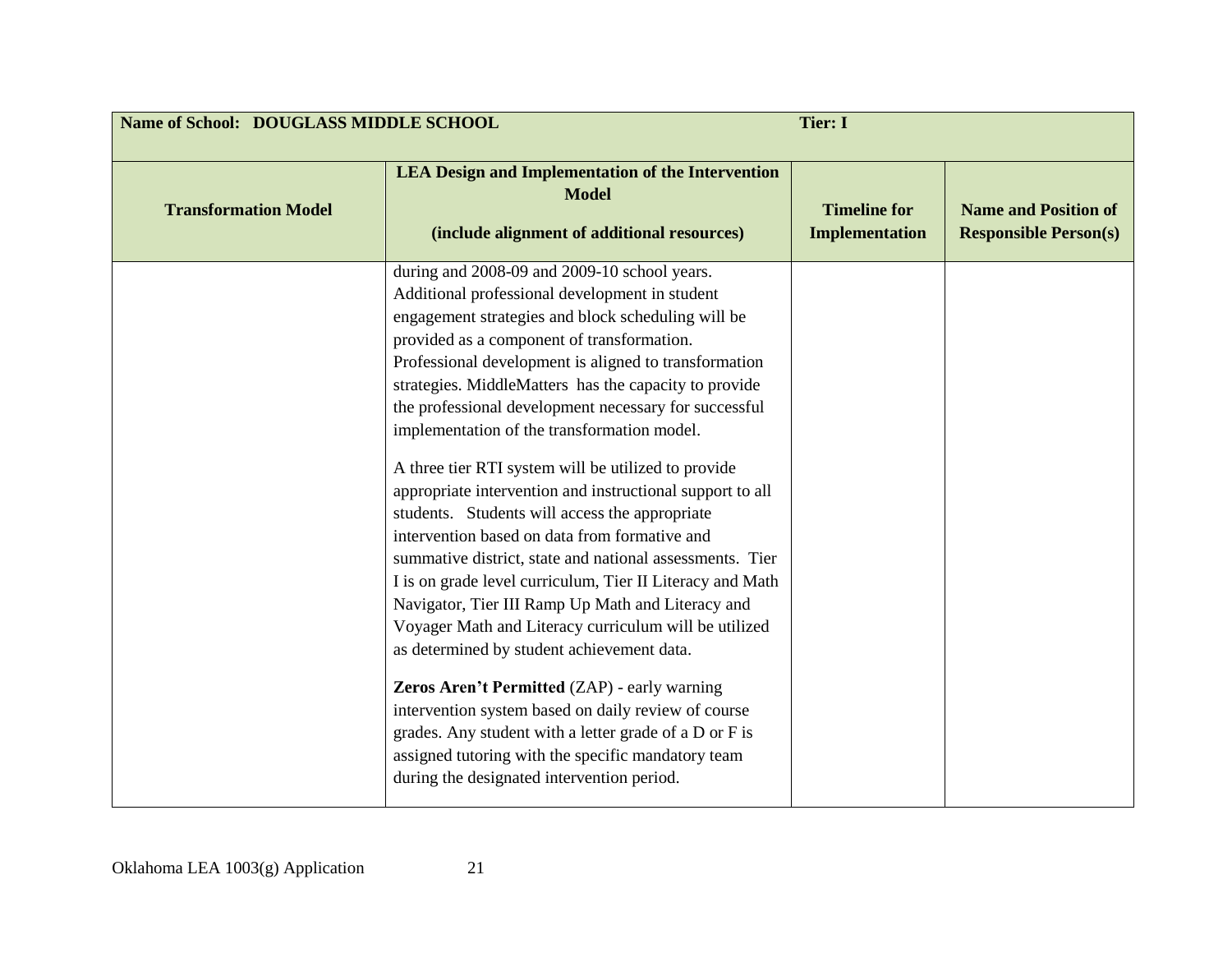| Name of School: DOUGLASS MIDDLE SCHOOL                                                                                                                                                                                        |                                                                                                                                                                                                                                                                                                                                                                                                                                                                                                                                                                                                       | <b>Tier: I</b>                               |                                                             |
|-------------------------------------------------------------------------------------------------------------------------------------------------------------------------------------------------------------------------------|-------------------------------------------------------------------------------------------------------------------------------------------------------------------------------------------------------------------------------------------------------------------------------------------------------------------------------------------------------------------------------------------------------------------------------------------------------------------------------------------------------------------------------------------------------------------------------------------------------|----------------------------------------------|-------------------------------------------------------------|
| <b>Transformation Model</b>                                                                                                                                                                                                   | <b>LEA Design and Implementation of the Intervention</b><br><b>Model</b><br>(include alignment of additional resources)                                                                                                                                                                                                                                                                                                                                                                                                                                                                               | <b>Timeline for</b><br><b>Implementation</b> | <b>Name and Position of</b><br><b>Responsible Person(s)</b> |
| 7. Promote the continuous use of<br>student data (such as from formative,<br>interim, and summative assessments) to<br>inform and differentiate instruction in<br>order to meet the academic needs of<br>individual students. | <b>OKCPS</b> Planning, Research and Evaluation Department<br>has a comprehensive formative and summative data<br>system in place that provides accurate and timely data.<br>Instructional units will be developed that included<br>learning goals, scoring scales, formative and summative<br>assessments. Data from formative unit assessments will<br>be used to differentiate instruction for each student<br>during the scheduled intervention period.                                                                                                                                            | August 2010 - June<br>2013                   | OKCPS staff                                                 |
| 8. Establish schedules and implement<br>strategies that provide increased learning<br>time.                                                                                                                                   | Douglass Middle School will add thirty (30) minutes of<br>additional instructional time to each school day and<br>implement a continuous learning calendar that will<br>include eighteen (18) additional days of instruction.<br>The school will implement a flexible class schedule that<br>will be determined by the specific course requirements<br>and Tier level. Tier I $&$ Tier II courses will be ninety<br>(90) minutes on an A/B block schedule. Tier III courses<br>will be a ninety (90) minute block each day. Specific<br>elective courses will be forty-five (45) minutes each<br>day. | August 2010 - June<br>2013                   | <b>OKCPS</b> staff                                          |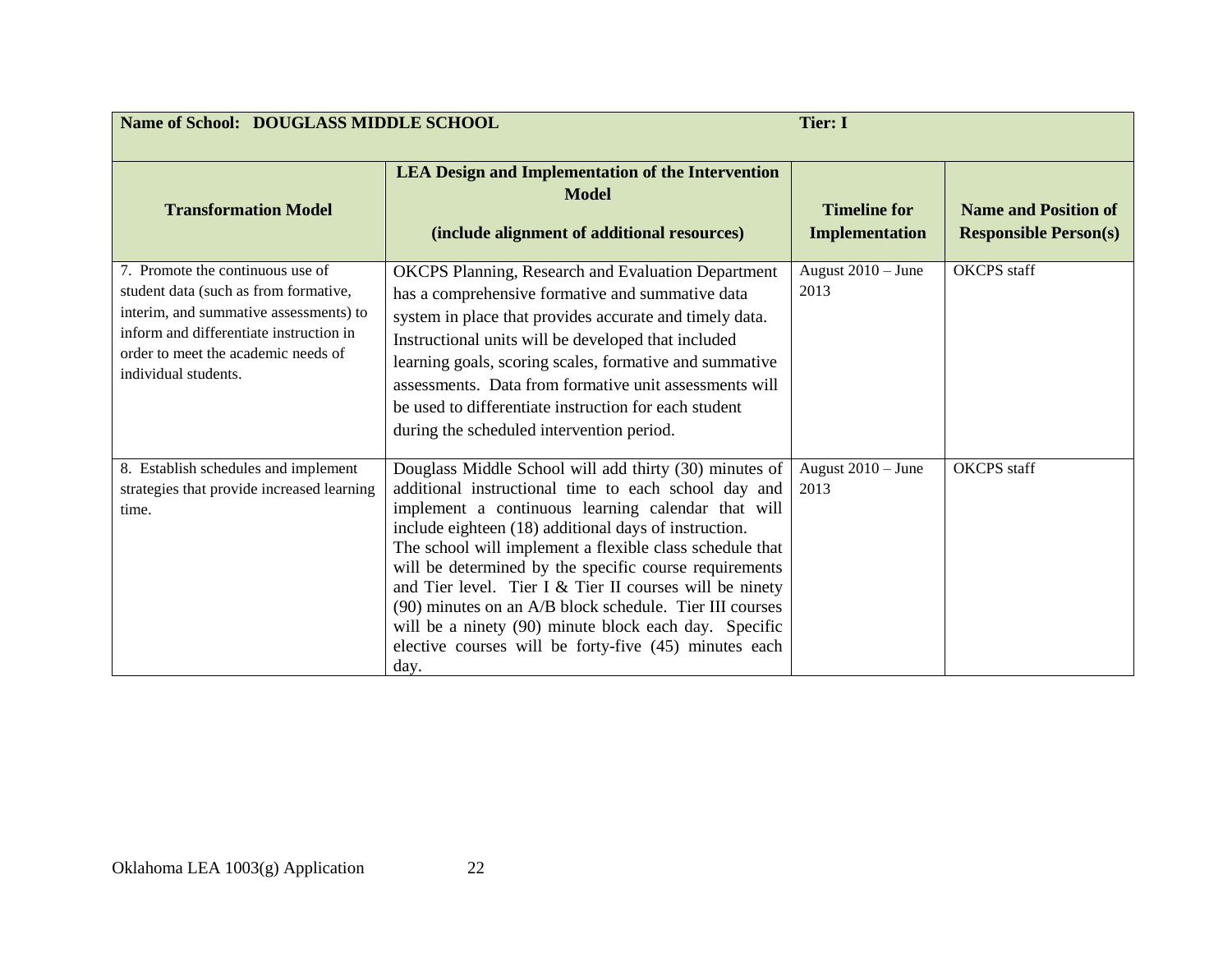| Name of School: DOUGLASS MIDDLE SCHOOL                                |                                                                                                                                                                                                                                                                                                                                                                                                                                                                                                                                                                                                                                                                                                                                                                                                                                                                                                                                                                                                                                                                                                                                                                                                                                                                                                                                                                                                                                                       | <b>Tier: I</b>                               |                                                                                                                        |
|-----------------------------------------------------------------------|-------------------------------------------------------------------------------------------------------------------------------------------------------------------------------------------------------------------------------------------------------------------------------------------------------------------------------------------------------------------------------------------------------------------------------------------------------------------------------------------------------------------------------------------------------------------------------------------------------------------------------------------------------------------------------------------------------------------------------------------------------------------------------------------------------------------------------------------------------------------------------------------------------------------------------------------------------------------------------------------------------------------------------------------------------------------------------------------------------------------------------------------------------------------------------------------------------------------------------------------------------------------------------------------------------------------------------------------------------------------------------------------------------------------------------------------------------|----------------------------------------------|------------------------------------------------------------------------------------------------------------------------|
| <b>Transformation Model</b>                                           | <b>LEA Design and Implementation of the Intervention</b><br><b>Model</b><br>(include alignment of additional resources)                                                                                                                                                                                                                                                                                                                                                                                                                                                                                                                                                                                                                                                                                                                                                                                                                                                                                                                                                                                                                                                                                                                                                                                                                                                                                                                               | <b>Timeline for</b><br><b>Implementation</b> | <b>Name and Position of</b><br><b>Responsible Person(s)</b>                                                            |
| 9. Provide ongoing mechanisms for<br>family and community engagement. | In conjunction with our community partner, Public<br>Strategies, Douglass Middle School will utilize a<br>community engagement specialist provided by Public<br>Strategies to recruit and mange community partnerships,<br>support PTA efforts to engage parents, and make the<br>school available as a community resource to enhance the<br>support available to students, much in line with the<br>concepts developed in the "community schools"<br>movement. We will provide behavioral health services<br>to youth and their families, to include behavior<br>modeling, anger management, practice of critical<br>thinking, coaching regarding good choices, and other<br>socialization and coping skills needed to be personally<br>and academically successful. We will leverage the<br>rapport built by behavioral health staff with parents and<br>families to increase engagement in student learning.<br>Douglass Middle School will develop components and<br>pursue additional funding sources such as the 21 <sup>st</sup><br>Century Community Learning Center, for a successful<br>afterschool component to provide tutoring and on-site<br>service learning opportunities. Douglass Middle School<br>will also pursue strategies and funding that align family<br>support needs with academic achievement, such as<br>Promise Neighborhoods, the replication strategy of the<br>Harlem Children's Zone, and partner with the Oklahoma | August 2010                                  | Douglass and OKCPS PTA<br>officers<br>Douglass School<br>Leadership Team members<br>Public Strategies staff<br>members |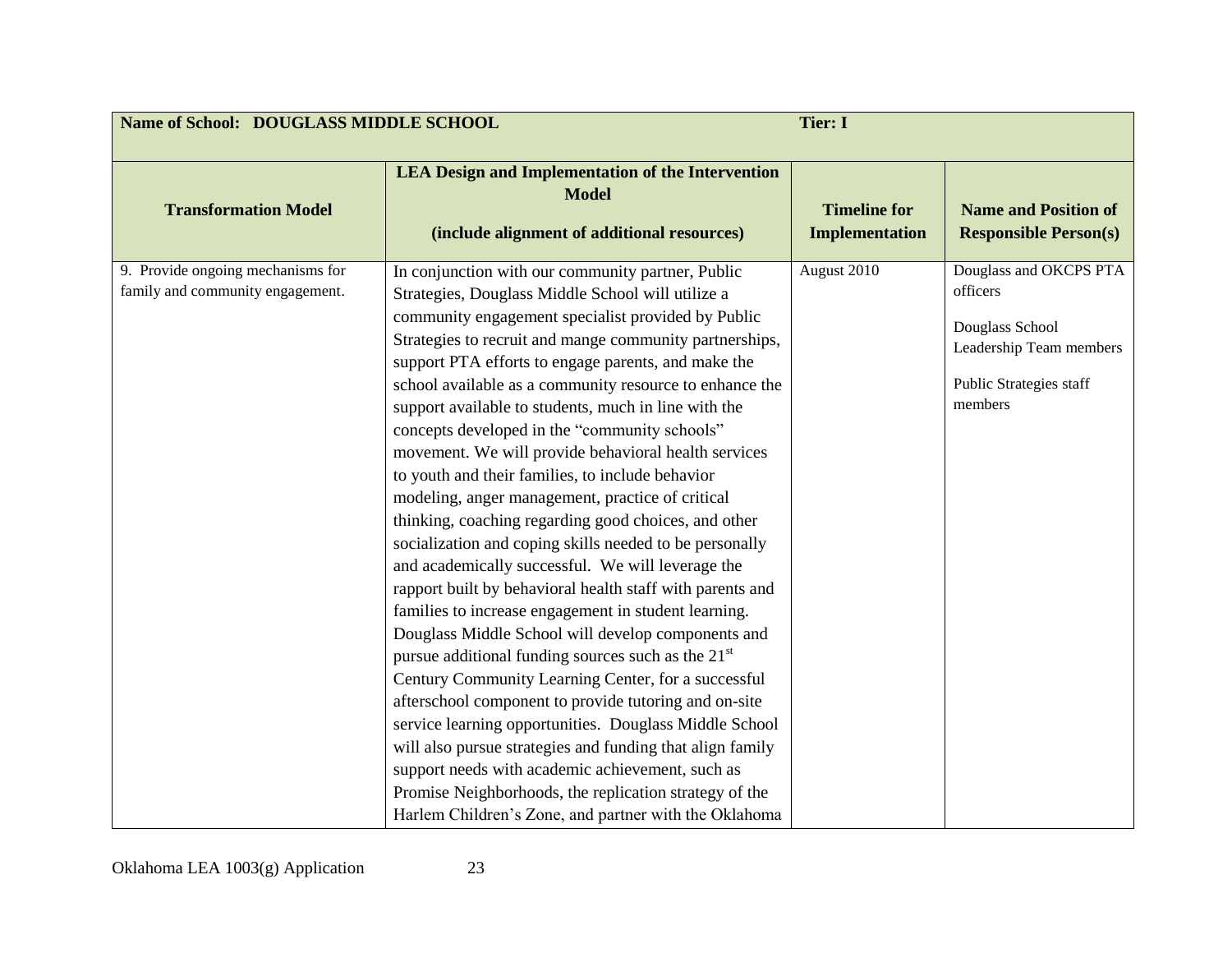| Name of School: DOUGLASS MIDDLE SCHOOL<br><b>Tier: I</b> |                                                                                                                                                                                                                                                                                                                                                                                                                                                                                                                                                                                  |                                              |                                                             |
|----------------------------------------------------------|----------------------------------------------------------------------------------------------------------------------------------------------------------------------------------------------------------------------------------------------------------------------------------------------------------------------------------------------------------------------------------------------------------------------------------------------------------------------------------------------------------------------------------------------------------------------------------|----------------------------------------------|-------------------------------------------------------------|
| <b>Transformation Model</b>                              | <b>LEA Design and Implementation of the Intervention</b><br><b>Model</b><br>(include alignment of additional resources)                                                                                                                                                                                                                                                                                                                                                                                                                                                          | <b>Timeline for</b><br><b>Implementation</b> | <b>Name and Position of</b><br><b>Responsible Person(s)</b> |
|                                                          | City Public Schools Foundation to engage the business<br>community in academic and family strengthening<br>efforts.<br>Douglass Middle School will establish a site-based<br>council (e.g., School Community Council) comprised of<br>the principal, parent facilitator, social worker or<br>counselor, and parents of current students (non-school<br>employees) that meets regularly and includes family-<br>school relationships as a major element of its work.<br>Douglass Middle School will expect and monitor sound<br>homework practices and two-way communication with |                                              |                                                             |
|                                                          | parents.<br><b>Additional Resources</b><br>The Foundation for Oklahoma City Public Schools<br>provides opportunities for scholarships for students and<br>grants for teachers; Teacher's Warehouse to assist<br>teachers with needed resources; and celebration for<br>teachers and support personnel.<br>Parental Information Resource Centers have been<br>created and maintained to assist parents with needed<br>materials, internet access, and other resources to assist<br>them in helping their child.                                                                   |                                              |                                                             |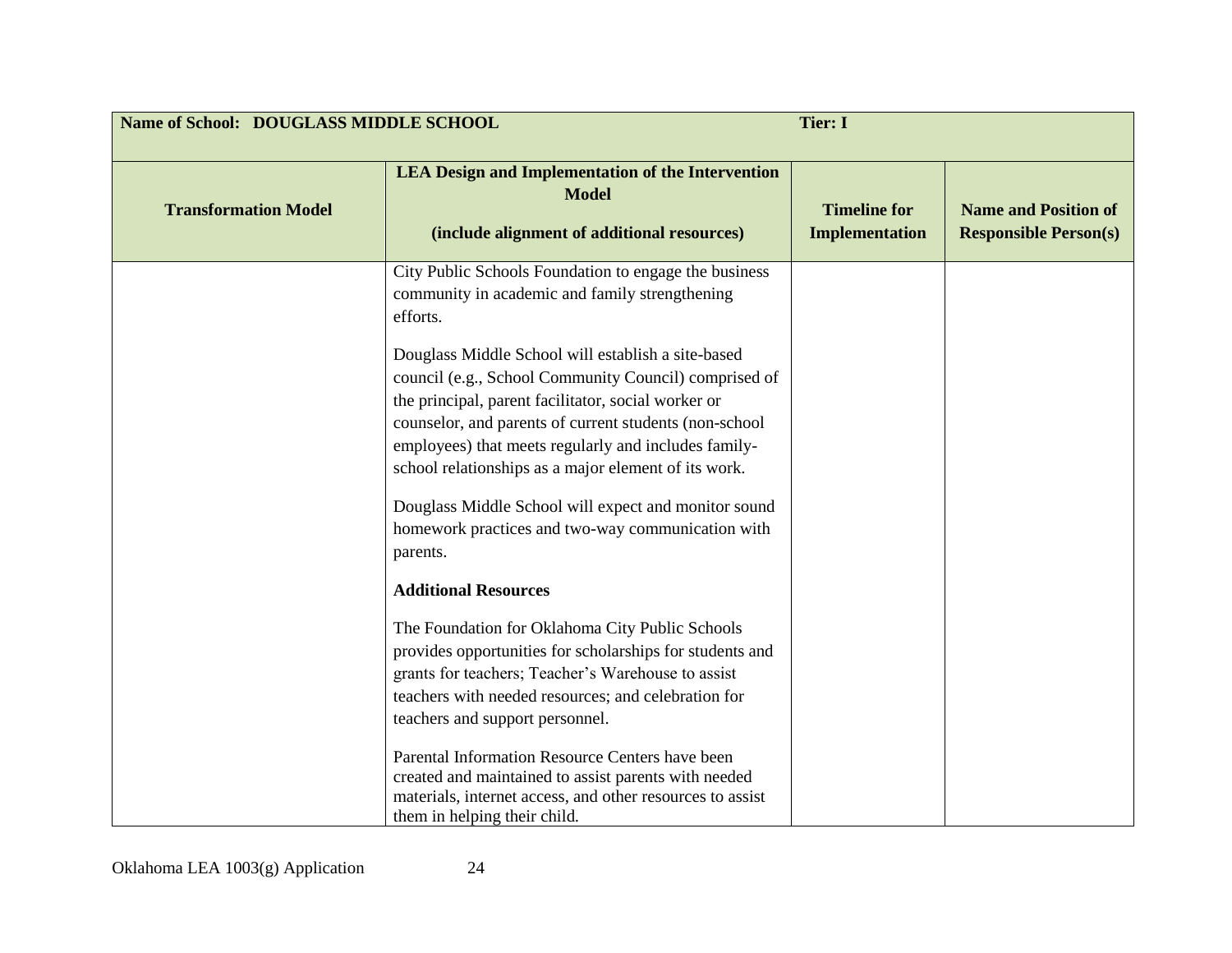| Name of School: DOUGLASS MIDDLE SCHOOL<br><b>Tier: I</b>                                                                                                                                                                                                                |                                                                                                                                                                                                                                                                                                                                                                                                                                                                                                                                                                                                                    |                                              |                                                             |  |
|-------------------------------------------------------------------------------------------------------------------------------------------------------------------------------------------------------------------------------------------------------------------------|--------------------------------------------------------------------------------------------------------------------------------------------------------------------------------------------------------------------------------------------------------------------------------------------------------------------------------------------------------------------------------------------------------------------------------------------------------------------------------------------------------------------------------------------------------------------------------------------------------------------|----------------------------------------------|-------------------------------------------------------------|--|
| <b>Transformation Model</b>                                                                                                                                                                                                                                             | <b>LEA Design and Implementation of the Intervention</b><br><b>Model</b><br>(include alignment of additional resources)                                                                                                                                                                                                                                                                                                                                                                                                                                                                                            | <b>Timeline for</b><br><b>Implementation</b> | <b>Name and Position of</b><br><b>Responsible Person(s)</b> |  |
|                                                                                                                                                                                                                                                                         | The Parent Teacher Association provides opportunities<br>for parental involvement by giving parents a voice to<br>speak on behalf of children as well as tools to promote<br>safety, health, and success for their children in school                                                                                                                                                                                                                                                                                                                                                                              |                                              |                                                             |  |
| 10. Give the school sufficient<br>operational flexibility (such as staffing,<br>calendars/time, and budgeting) to<br>implement fully a comprehensive<br>approach to substantially improve<br>student achievement outcomes and<br>increase high school graduation rates. | OKCPS will provide flexibility in hiring practices at the<br>site level. Staff will not be assigned to Douglass<br>without consent of the Principal. Douglass Middle<br>School will use a structured-interview process as a<br>component of staff selection. Current staff will be<br>provided with an opportunity to transfer to other<br>OKCPS sites if they are unwilling to meeting the<br>employment conditions of the School Improvement<br>grant. A teacher and principal evaluation system will<br>be developed by Marzano Research Laboratory with<br>input from OKCPS staff and AFT staff. Components of | August 2010 - June<br>2013                   | <b>OKCPS</b> staff                                          |  |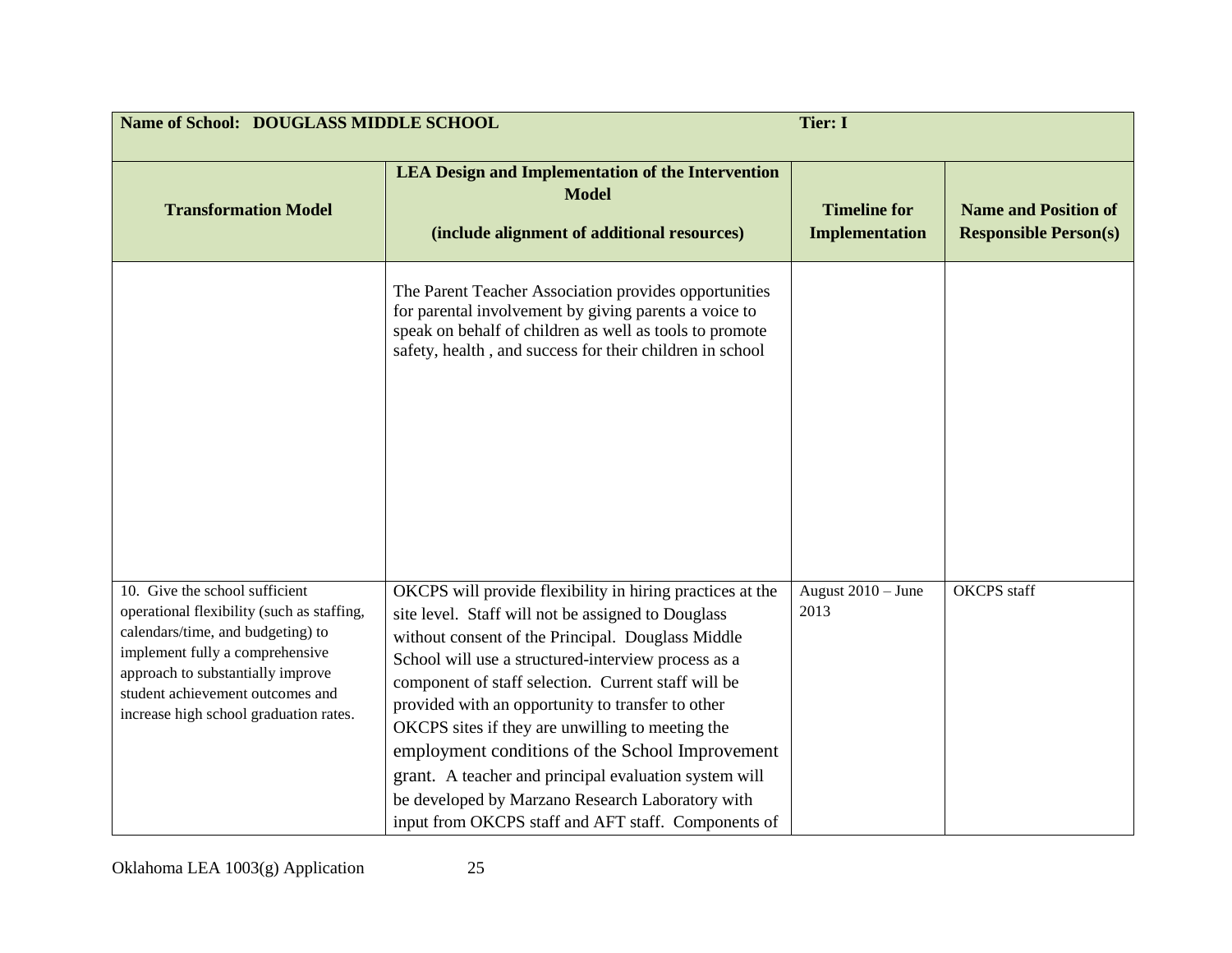| Name of School: DOUGLASS MIDDLE SCHOOL<br><b>Tier: I</b> |                                                                                                                                                                                                                                                                                                                                                                                                                                                                                                                                                                                                                                                                                                                                                                                                                                                                                                                                                                                                                                                                                                         |                                              |                                                             |
|----------------------------------------------------------|---------------------------------------------------------------------------------------------------------------------------------------------------------------------------------------------------------------------------------------------------------------------------------------------------------------------------------------------------------------------------------------------------------------------------------------------------------------------------------------------------------------------------------------------------------------------------------------------------------------------------------------------------------------------------------------------------------------------------------------------------------------------------------------------------------------------------------------------------------------------------------------------------------------------------------------------------------------------------------------------------------------------------------------------------------------------------------------------------------|----------------------------------------------|-------------------------------------------------------------|
| <b>Transformation Model</b>                              | <b>LEA Design and Implementation of the Intervention</b><br><b>Model</b><br>(include alignment of additional resources)                                                                                                                                                                                                                                                                                                                                                                                                                                                                                                                                                                                                                                                                                                                                                                                                                                                                                                                                                                                 | <b>Timeline for</b><br><b>Implementation</b> | <b>Name and Position of</b><br><b>Responsible Person(s)</b> |
|                                                          | the evaluation system will include the use of the<br>Douglass observational protocol, strong linkage to<br>student achievement data, early identification of<br>teachers who are not meeting performance standards,<br>coaching provided by AFT teacher consultants, and<br>expedited dismissals for staff who continue to fail to<br>meet performance standards. The observation protocol<br>was developed during the 2009-10 school year by<br>analyzing the date from surveying Douglass teachers<br>about the most important and relevant instructional<br>strategies from The Art and Science of Teaching.<br>Lesson segments will be videotaped and analyzed by the<br>teacher and teacher consultant using the observational<br>protocol rubrics that were developed during the 2009-10<br>school year. Specific strategies will be targeted for<br>improvement based on this analysis. Gain scores from<br>analysis of pre- and post- EXPLORE tests and predicted<br>and residual scores from OK Math and Reading CRTs<br>will used to link teacher performance to student<br>achievement data. |                                              |                                                             |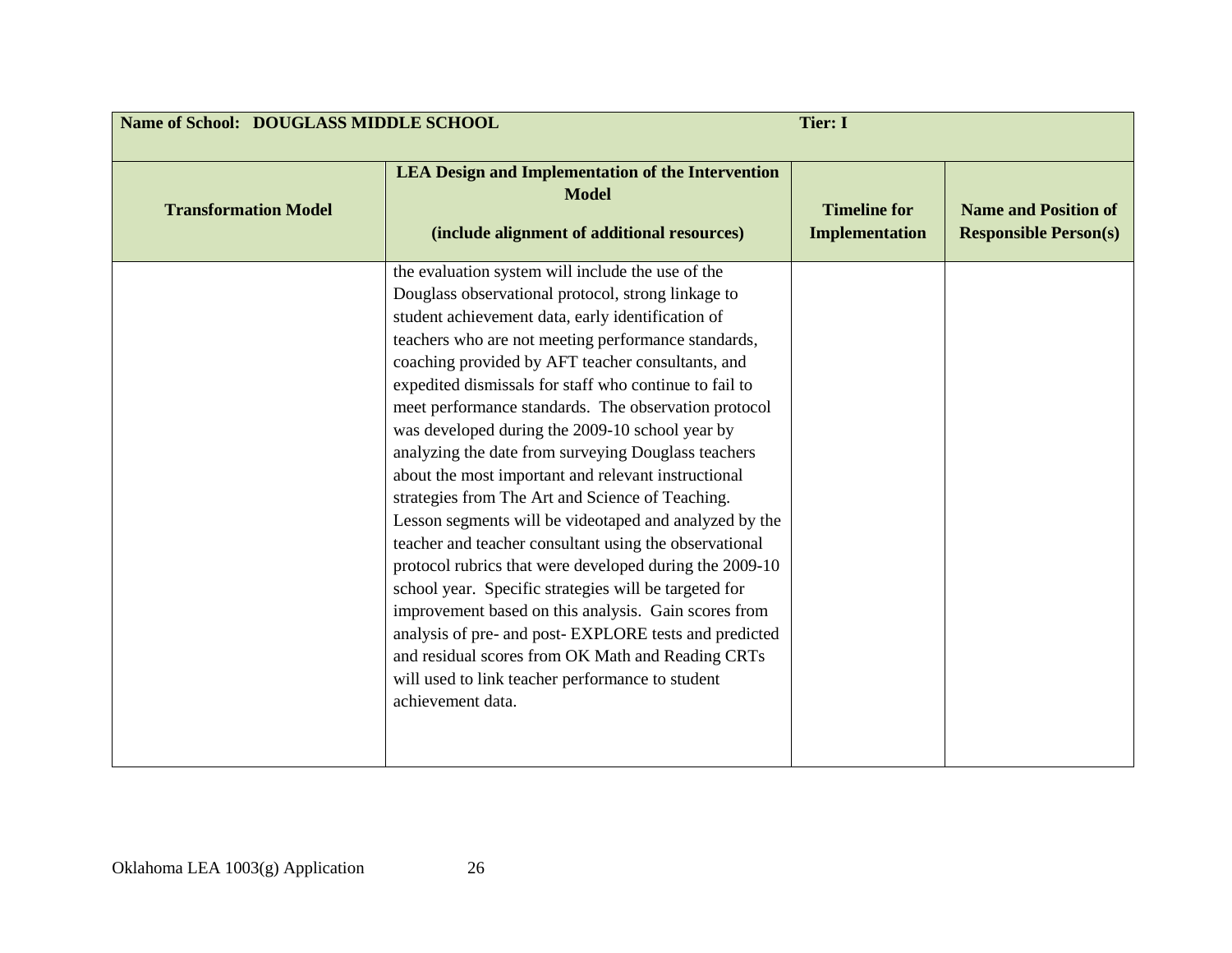| Name of School: DOUGLASS MIDDLE SCHOOL                                                                                                                                                                                                            |                                                                                                                                                                                                                                | <b>Tier: I</b>                        |                                                                                                  |
|---------------------------------------------------------------------------------------------------------------------------------------------------------------------------------------------------------------------------------------------------|--------------------------------------------------------------------------------------------------------------------------------------------------------------------------------------------------------------------------------|---------------------------------------|--------------------------------------------------------------------------------------------------|
| <b>Transformation Model</b>                                                                                                                                                                                                                       | <b>LEA Design and Implementation of the Intervention</b><br><b>Model</b><br>(include alignment of additional resources)                                                                                                        | <b>Timeline for</b><br>Implementation | <b>Name and Position of</b><br><b>Responsible Person(s)</b>                                      |
| 11. Ensure that the school receives<br>ongoing, intensive technical<br>assistance and related support from<br>the LEA, the SEA, or a designated<br>external lead partner organization<br>(such as a school turnaround<br>organization or an EMO). | Implement a district Turnaround Office and employ an<br>Executive Director of School Turnaround to provide<br>technical assistance and facilitate LEA and SDE support<br>to assure implementation of the transformation model. | July $2010 -$ June<br>2013            | Cindy Schmidt, Chief<br>Academic Officer<br>Terry Fraley, Director of<br><b>Federal Programs</b> |
| 12. List any additional permissible<br>strategies the LEA will implement as<br>a part of the transformational model.<br>2.<br>3.<br>4.<br>5.                                                                                                      |                                                                                                                                                                                                                                |                                       |                                                                                                  |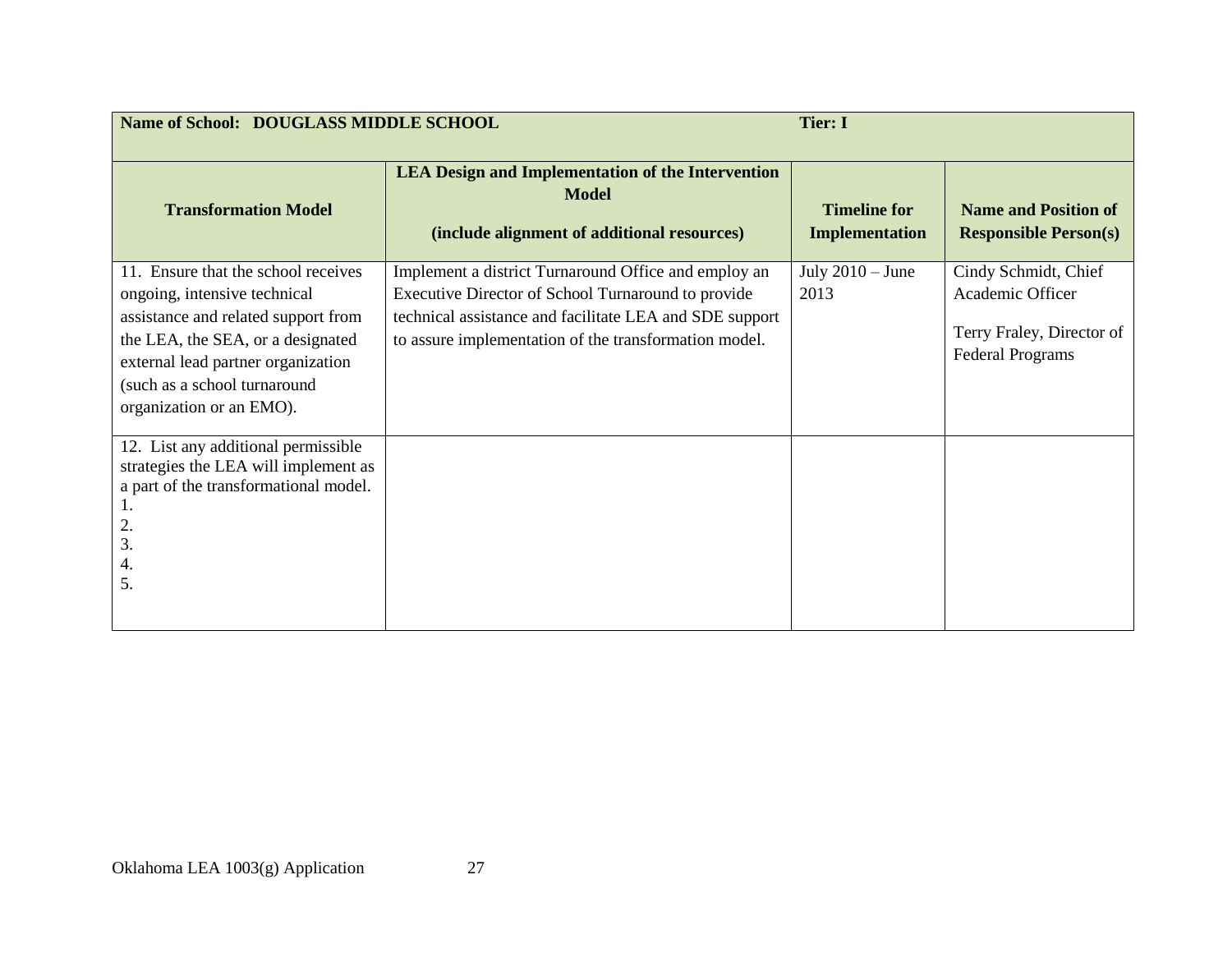# **APPLICATION INSTRUCTIONS SCHOOL IMPROVEMENT GRANTS 1003(g) AND AMERICAN RECOVERY AND REINVESTMENT ACT**

### **BUDGET SECTION**

### **SCHOOL BUDGET NARRATIVE**

Professional development will be provided by Marzano Research Laboratory – professional development in instructional strategies, unit design, formative assessment, standards-based grading, development of teacher and principal evaluation system and implementation of the strategies in *The Art and Science of Teaching*. An observational protocol was developed by Marzano Research Laboratory for Douglass Middle School in 2008 using an instructional strategies survey completed by Douglass Middle School teachers. A copy of the Douglass observational protocol and survey data is attached to this application. Professional development was provided by Marzano Research laboratory during 2008-09 and 2009-10 school years. Professional development is aligned to transformation strategies. Marzano Research Laboratory has the capacity to provide the professional development necessary for successful implementation of the transformation model. An instructional strategies implementation assessment was completed in May 2010. A copy of the assessment results are attached to this application. Fifty-five (55) professional development/coaching days will be provided annually by Marzano Research Laboratory associates. Annual cost is \$300,000.00 for each of the first two years of the grant. The cost for the third and final year will be \$100,000.00. Materials to support Marzano Research Laboratory professional development will cost \$5,000.00 for each of the three years of the grant for a total cost of \$15,000.00.

The teacher and principal evaluation system will be developed and implemented by Marzano Research Laboratory at an annual cost of \$75,000.00 with a total cost for the three years of the grant at \$225,000.00

Professional development in Building Academic Vocabulary (BAV) will be provided by OK Educational Services. Professional development was provided by OK Educational Services during 2008-09 and 2009- 10 school years. Professional development is aligned to transformation strategies. OK Educational Services has the capacity to provide the professional development necessary for successful implementation of the transformation model. An implementation assessment was competed in May 2010. A copy of the assessment results are attached to this application. Forty (40) days of professional development/coaching will be provided by OK Educational Services associates. Annual cost is \$90,000.00 for each of the first two years of the grant. The cost for the third and final year is \$30,000.00. Materials to support OK Educational Services professional development will cost \$5,000.00 for each of the three years of the grant for a total cost of \$15,000.00

Professional development will be provided by MaxTeaching. Professional development in literacy strategies was provided by MaxTeaching during 2009-10 school year. Professional development is aligned to transformation strategies. MaxTeaching has the capacity to provide the professional development necessary for successful implementation of the transformation model. Forty (40) professional development/coaching days will be provided annually by MaxTeaching. Annual cost is \$90,000.00 for each of the first two years of the grant. The cost for the third and final year will be \$30,000.00. Materials to support MaxTeaching professional development will cost \$5000.00 for each of